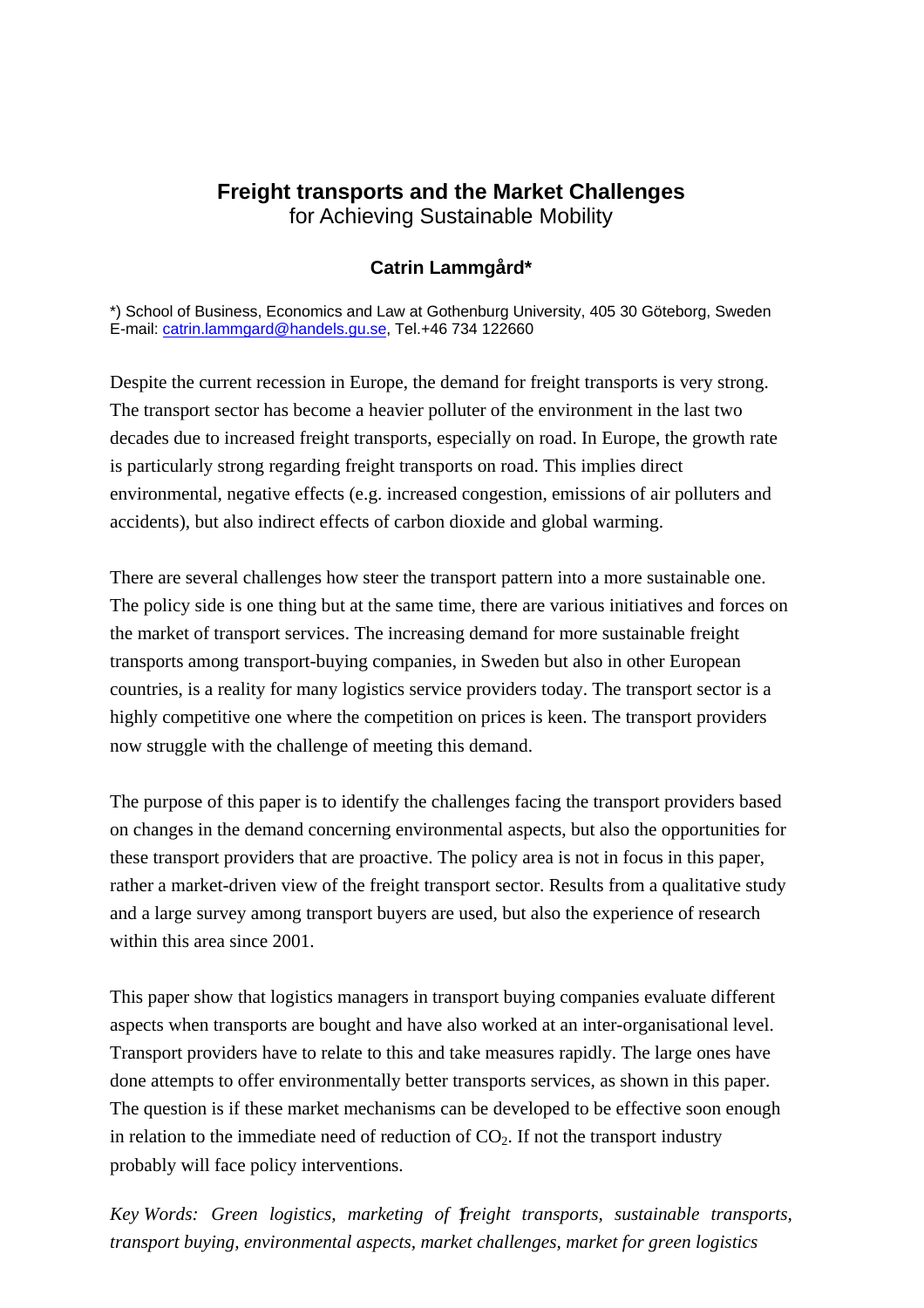# **1. Introduction**

Traditionally, nations were competitive when their companies had access to inputs (capital, labor, energy and raw materials) to the lowest cost. Porter and Van der Linde (1996) put forward that competitiveness today is obtained by using resources more productively, where companies produce existing products more efficiently, or by making products that are considered more valuable to customers and that customers are willing to pay more for. They claim that how an industry responds to environmental problems may be a leading indicator of its overall competitiveness. This paper focus on the freight transport industry and the measures used for reducing the negative environmental impact today, with examples from mainly Sweden. The future competitiveness of the industry is at stake.

Despite the current recession in Europe, the demand for freight transports is very strong. The transport sector has become a heavier polluter of the environment in the last two decades due to increased freight transports, especially on road. In Europe, the growth rate is particularly strong regarding freight transports on road, while rail transports are still on a stable, low level (European Communities 2003). In Europe today, road transports account for 73% of total land freight transport performance in ton-kilometres. Its' growth rate is particularly strong growing faster than GDP with an annual growth of 4.9% (European Union 2009). This implies direct environmental, negative effects (e.g. increased congestion, emissions of air polluters and accidents), but also indirect effects of carbon dioxide, lading to global warming. The European Union has stated that continued growth in traffic is not compatible with sustainable development and that the transport sector must decrease emissions of green house gases. There are also several practices causing "excessive" freight truck traffic (e.g. empty running or sub-optimal modal choice), where the most obvious way of minimizing this excessive use is to apply the "Polluter Pays Principle" and internalize its social and environmental cost (McKinnon 1994). This is a measure that is discussed among policy makers in the European Union.

There are several challenges how steer the transport pattern into a more sustainable one at the policy side. However, there are various initiatives and forces on the demand side that should stimulate the market of transport services. The increasing demand for more sustainable freight transports among transport-buying companies, in Sweden but also in other European countries, is a reality for many logistics service providers today.

The **purpose of this paper** is to identify the challenges facing the transport providers based on changes in the demand concerning environmental aspects, but also the opportunities for these transport providers that are proactive. It also provides an over-view of existing literature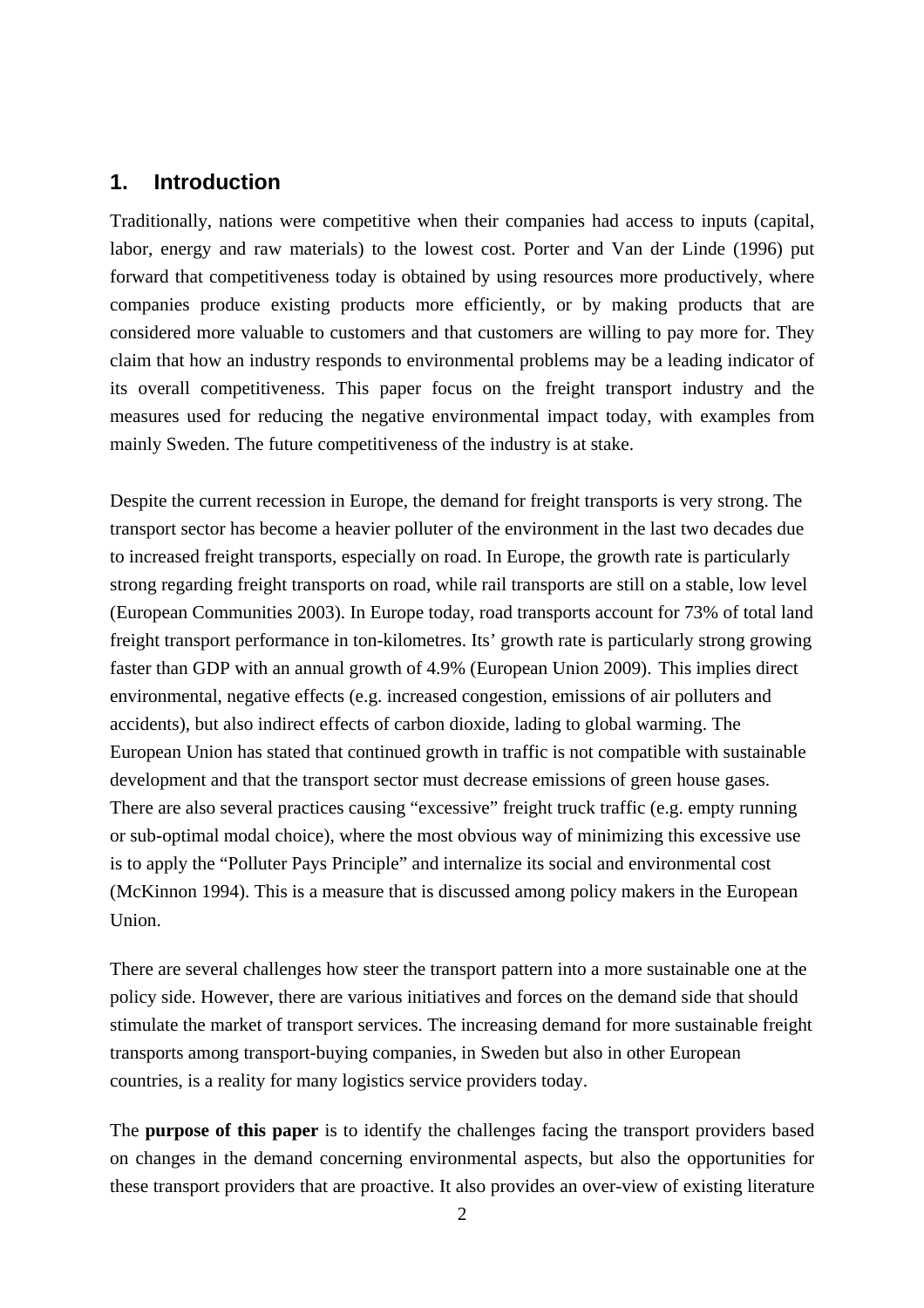and studies in the fields of logistics and transportation with regards to environmental aspects. The policy area is not in focus in this paper, rather a market-driven view of how the market forces can be used in attaining a more sustainable freight transport sector.

The **method** applied in this paper is a combination of qualitative and quantitative methods. A selection of data from a PhD-thesis (Lammgård 2007) is presented to illustrate the market of freight transports, whose results were based on an interview study in two industrial dyads but mainly a large survey among logistics managers in transport buying companies. This survey was conducted in 2003 where 567 responses (response rate 49%) were analyzed and the strata were arrived at in a double sampling process (Lammgård, Saxin et al. 2004). The experience of research within the area of environmental considerations in transport buying since 2001 will be used in analysis.

# **2. Literature overview**

# **2.1. The development of environmental management in companies**

Corporate environmentalism has emerged and has been redefined through successive stages with differences in the external pressures driving corporate activities, internal structures and how corporations responded. Hoffman (2000) divided this evolution in four periods: industrial environmentalism (1960-1970), regulatory environmentalism (1971-1981), environmentalism as social responsibility (1982-88) and strategic environmentalism (1989-1999). In the first period, authorities played an active role but over time, industry has taken a more proactive stance. Roy and Vézina (2001) claimed that environmental management had gone from an add-on function to being an integral part of business operations, since it is often viewed as vital for a corporate mission. In the mid-90s, companies realized the strategic advantage of, on one hand, satisfying environmental conscious customers along with increasing demands for environmental technology, and, on the other hand, ensuring that business activities get adapted to environmental concerns (Dobers and Wolff 1995).

Theory building concerning environmental aspects of business has evolved. Wolff (1998) questioned if e.g. green marketing or green strategy development is different from the established theories, maybe in its complexity (since environmental problems cannot be solved by individual actors; they are cross-disciplinary by nature and extremely emotive), but it is from a management perspective structurally similar to other complex problems. Lippman (1999) identified four characteristics of effective supply chain environmental management (1) Top-level leadership, (2) cross-functional integration, (3) effective communication within companies and with suppliers, (4) effective processes for targeting, evaluating, selecting and working with suppliers. Such management can result in a competitive advantage.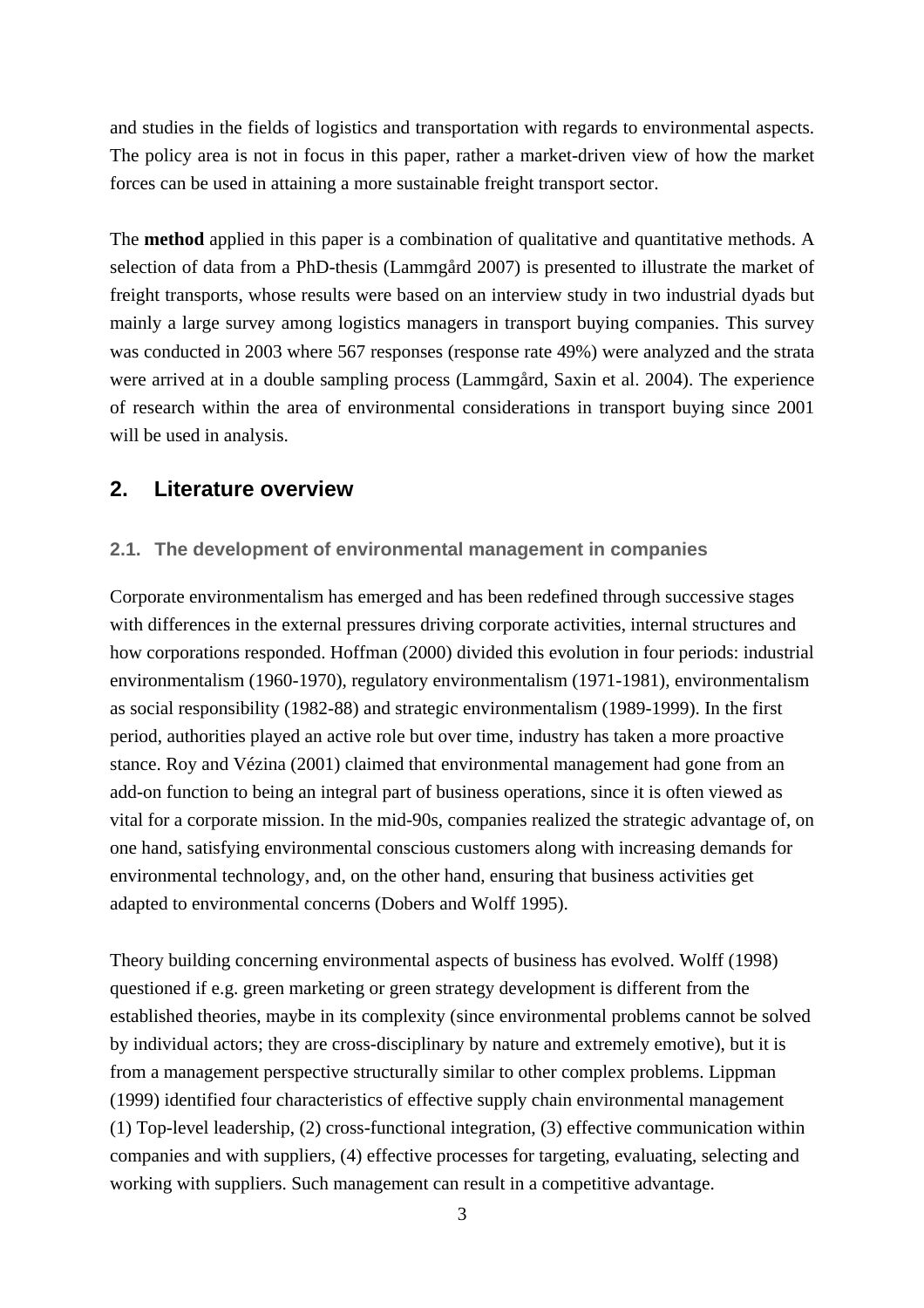Corporate environmentalism emerges is often formulated into an *environmental strategy* which is a part of the strategic management. The first step in the implementation of a system of environmental management is the development of a *Corporate Environmental Policy (CEP)*. The key inputs to this policy are the findings of the initial environmental review, the outcomes for environmental management, external expectation of the business (e.g. triple bottom line, sustainability) and overall business objectives (Sullivan 2001). In a study of 187 large European companies (Hibbitt and Kamp-Roelands 2002), almost all (91%) the companies had implemented a CEP and the leading companies were found in Norway and Sweden. When implementing an environmental strategy, a company must decide upon an appropriate way to signal a superior environmental performance to stakeholders by using e.g. Corporate Environmental Reports, Environmental Management Systems, and Eco-labeling programs.

A *Corporate Environmental Report (CER)* vary in content and an important challenge is to find standards that assure the reliability of reported data (KPMG/Wimm 1999). Corporations provide stakeholder groups with little information about their efforts to improve future environmental performance, but the ISO compliant companies use more target measures than non-compliant companies (Marshall and Brown 2003). It is more and more common with sustainability reporting, a CSR report, where integrated Triple Bottom Line reporting involves one single performance measurement (KPMG/Wimm 1999) and the guidelines of Global Reporting Initiative<sup>1</sup> (GRI 2004) are frequently used.

An *Environmental Management System* (EMS) provides standards prepared by regional, national, and international standard bodies, containing demands (e.g. on environmental policies and goals, environmental strategies, plans of revisions), where all activities aim at constant improvement (Starkey 1999). An EMS is not only a rational management tool for action, but also for communicative action and organizational learning (Burström von Malmborg 2002). A review of studies carried out by Morrow and Rondinelli (2002) focusing on motivations of companies adopting EMS, showed that large multinational companies wanted to extend EMS to suppliers. Companies in the international markets, especially in the US and Europe, often considered EMS to be a way of developing competitive advantage. In the case of the transportation chain, the actors are also affected by an EMS if e.g. a company assesses and communicates environmental demands to transport providers.

1

.

<sup>&</sup>lt;sup>1</sup> Homepage GRI: www.globalreporting.org/.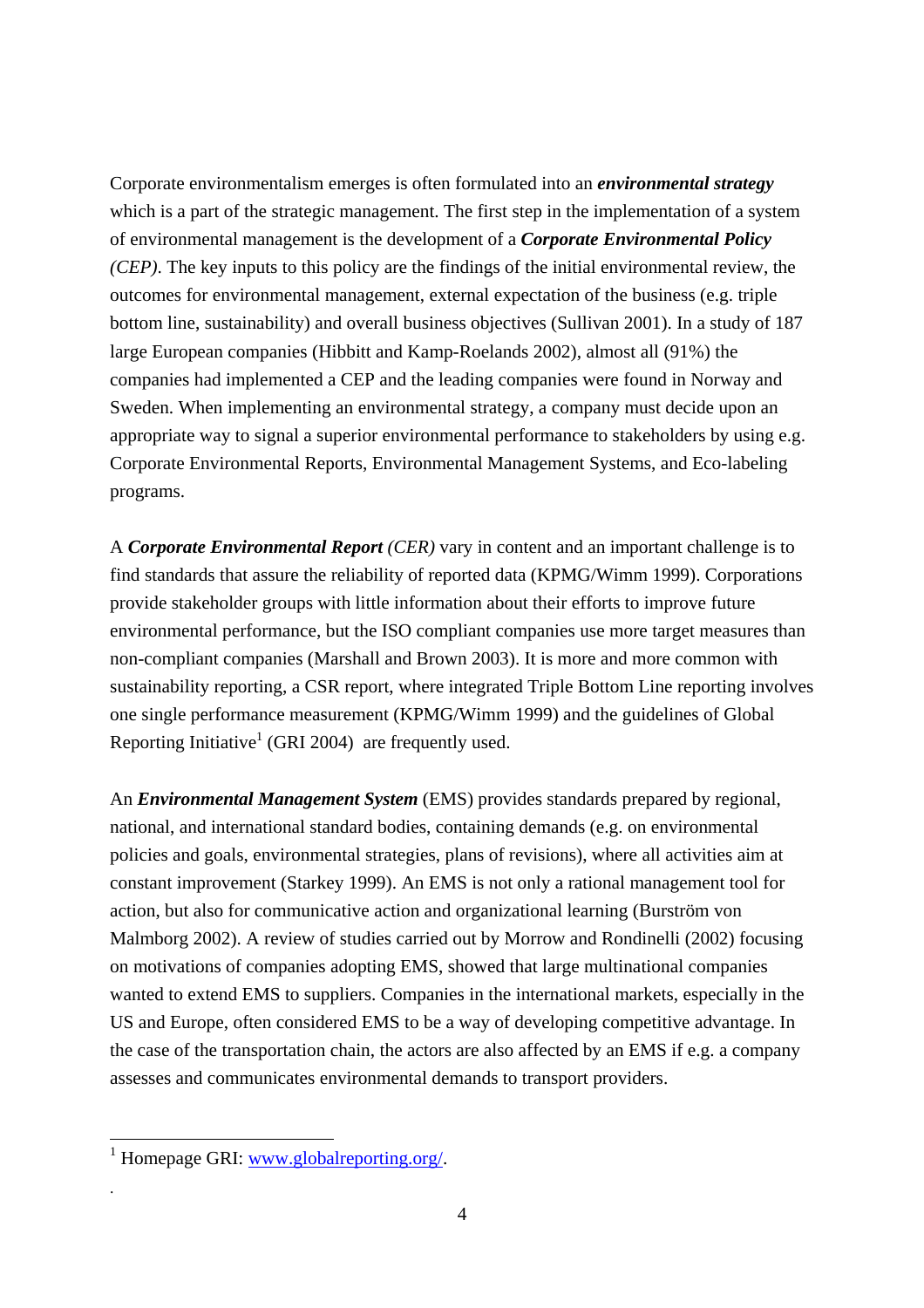*Eco-labeling* shows that an independent body of certification has approved the product. The driving forces have been growing consumer concern about the environmental impact of products and services, along with increased misleading claims from producers (Roy and Vézina 2001). In Sweden, there are criteria for passenger and freight transport, where the requirements placed are e.g. on the use of non-renewable energy, manufacturing of energy driving the vehicles, and correct disposal of vehicles materials when scrapped (SNF 2007).

Logistics managers who take environmental aspects into consideration are confronted with calculations of the environmental load of transports, often included in a *Life Cycle Assessment* (LCA). This tool sheds light on a product's environmental impact at every stage from extraction to disposal; a cradle-to-grave approach (Welford 1999). It is complicated by a lack of standard values in the calculations, which produces variations in the outcomes.

Research in the US in the mid-90s by Murphy et al. (1995) showed that concern about environmental issues was greater for larger firms and for manufacturing firms, and further that logistics plays a more prominent role in the implementation rather than in the formulation of environmental policy.

### **2.2. Business logistics and the environment**

The environment can be viewed from three perspectives: the resource, the society and the company perspective (Dobers and Wolff 1995). In the third perspective, the changed competitive situation along with increased demands for measures for environmental protection, force the company to take an active stand. This can be turned into a strategic advantage; on one hand satisfying environmentally conscious customers and increasing demand for environmental technology, and on the other hand ensuring that businesses adapt to environmental considerations. These perspectives can be applied on freight transports. From a resource perspective, the transport sector uses oil as the main source of fuel, which produces  $CO<sub>2</sub>$  emissions which contributes to the greenhouse effect. This increases problems from society's perspective and legislation is a possible tool, but companies can also work proactively, since legislation may reduce their degrees of freedom. This is done today in the transport sector but the question is at what speed measures are implemented.

Three ways of diminishing the environmental impact of the transports are (Pilo 1997; Björklund 2005):

- Diminishing the need for transports.
- Increasing use of environmentally better modes of transport, e.g. from truck to electrified railway.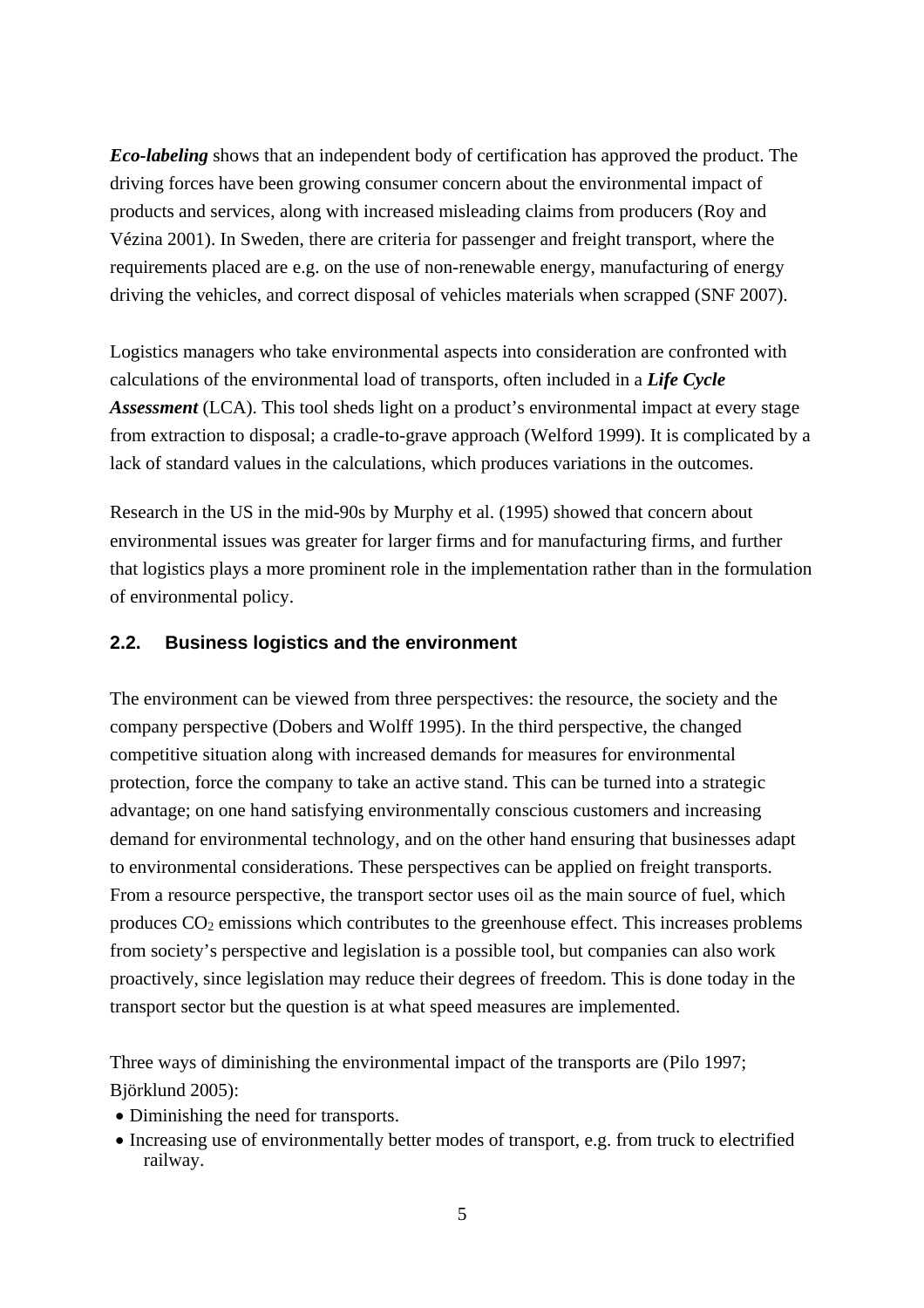• Minimizing the environmental impact of every mode of transport, e.g. better fuels, technology, maintenance, knowledge, speed limits, and vehicle design.

Diminishing the need for transports includes organizational and logistics changes such as increasing the load factor of existing modes of transports used by e.g. coordinate transport flows. Naturally, it also involves the long-term perspective, including structural changes e.g. localization of industries which is not dealt with in this article. There is, of course, also the possibility of combining these methods.

Carbon abatement measures targeted on modal choice, vehicle fill and fuel efficiency are likely to prove more effective than policy measures (e.g. economic measures) to contain the growth of  $CO<sub>2</sub>$  emissions from freight transport (McKinnon 2008). This is mainly because companies are realizing that cutting the carbon footprint of freight operations usually saves money and improves competitiveness.

In business relations, the selling company usually purchases the transport to the customer and this task is executed by the logistics manager or equivalent. Wu and Dunn (1995) showed in a model based on the value chain by Porter (1985), how logistics decisions interact with other business functions and concluded that logistics managers play a critical role in a company's environmental management program because their decisions have a direct impact on the environment e.g. choice of transport mode.

Logistics managers in transport buying companies evaluate different aspects when transports are bought. It is not only a transport service to be sold but a function, where the core service is to transport freight from point A to point B in the right time. However, there are other service quality aspects of interest, and among these can the environmental aspects of the transports be positioned. The buying of logistical services is dealt with in classic logistics literature (Christopher 1992; Bowersox and Closs 1996; Coyle, Bardi et al. 2000; Bloomberg, LeMay et al. 2002) but do not normally include the environmental considerations. If environmental aspects are mentioned, it is in the context of reverse logistics, life-cycle assessments, or safety. In reality, environmental concerns are taken into account when freight transports are purchased to a various extent, at least in Sweden which has been shown in various studies (Laitila and Westin 2001; Björklund 2002; Björklund 2005). Therefore, the role of buyers at the transport market is vital.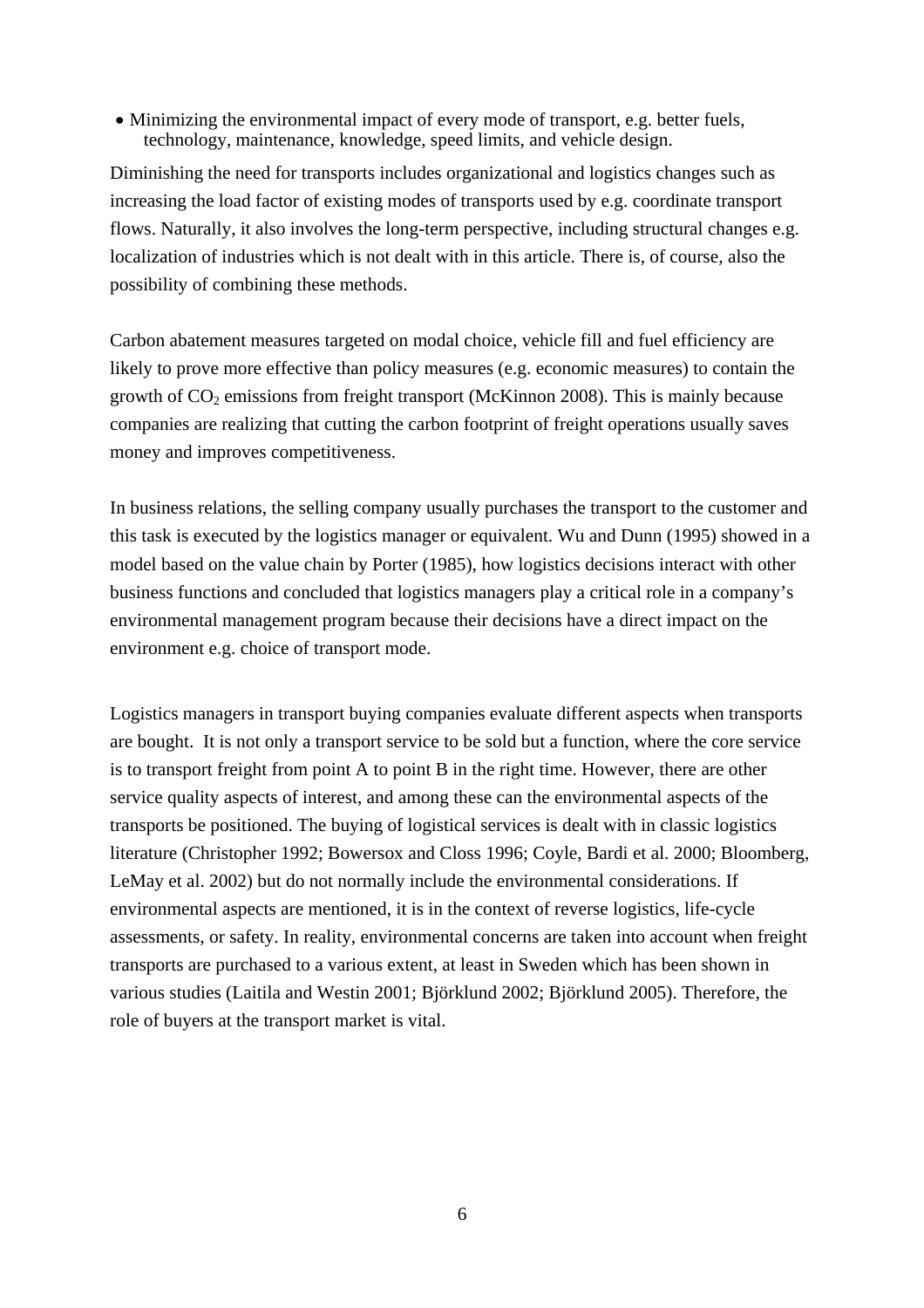# **3. Analysis of actors on the freight transport market**

### **3.1. Sources of influence in the choice of transport solutions**

The main actors involved in the transport chain are normally the seller of goods (shipper) and the freight transport provider (forwarder) who forwards the goods to the buyer (receiver). The choice of transportation mode is made in a complicated behavioral system where certain actors might have an interest in influencing the choice in an environmentally better direction and even be willing to pay for this added value. Their problem might be that they do not know how the product will be transported, the environmental qualities of the transport mode, how efficient influence can be accomplished or what alternative transports are available. In most cases the direct decision when selecting transportation mode is made by the transport buyer, the shipper, or its forwarding agent but the process that leads to the decision is more likely to be more complicated than that. The transport takes place as a stage in a value-added process where the goods receiver, its distributors/customers and the final consumer all have opportunities, and even motives, to exert influence on the choice of transportation mode. If a company's customers of goods put demands on how the goods are transported, this information is probably received by the marketing and sales function and/or the logistics function. Figure 3.1 proposes a model representing the influence processes in the choice of transport solutions.



**Figure 3.1 An overview of the sources of influence in the choice of transport solutions** 

*Firstly*, there are influences within each company from different functional areas. In the selling company it could be from e.g. environmental management, logistics, marketing and sales and strategy. Influences within the buying company can be from areas e.g.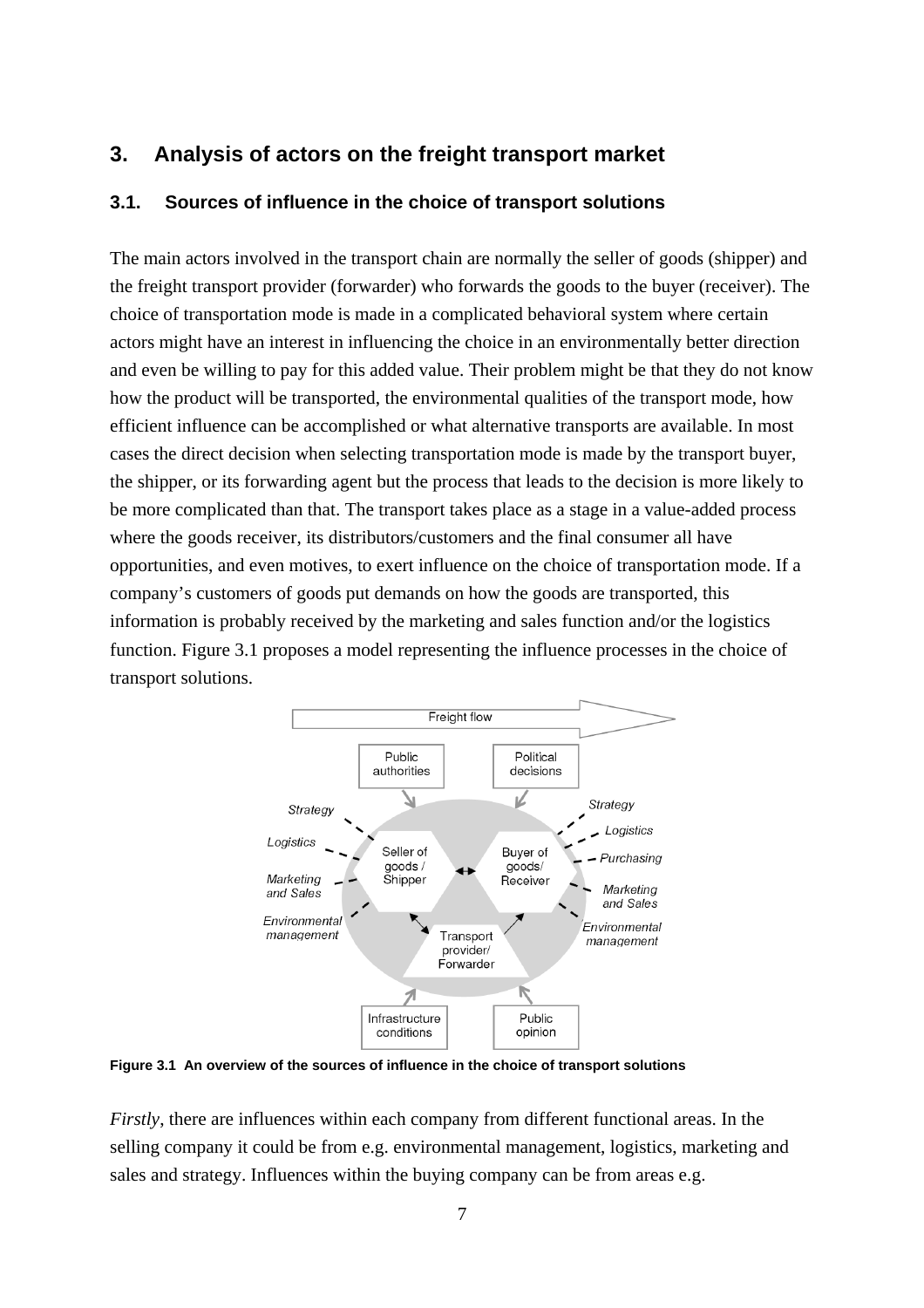environmental management, logistics, purchasing, strategy and customers. There are also influences between the actors in the transport chain, the grey area in Figure 3.1. *Secondly*, there are also sources of influence about how the transports are performed from an environmental point-of-view, originating from outside the organizations directly involved in the transport chain. Public opinion is an important factor especially as transports and environmental effects affect the public directly. The political decisions e.g. taxes on diesel are also of influence. This also applies to Public Authorities, e.g. The National Road Administration, regarding the condition and the location of the infrastructure. These actors constitute the freight transport market and influence the use of environmental measures.

### **3.2. Environmental considerations in freight transports at the shippers**

A key issue is to understand how the transport buyers make buying decisions and the impact of environmental considerations. The proposed model in Figure 3.2 is based on a qualitative interview study of two industrial dyads (i.e. four companies) in Sweden. However this model is judged to be representative for, and generalized to, a typical freight transporting company.



**Figure 3.2 Proposed model of environmental considerations in the logistical decision-making process** 

The identified influential factors in the process of purchasing freight transports are in short: the transport context, the business aspect, but also pressures for environmental improvements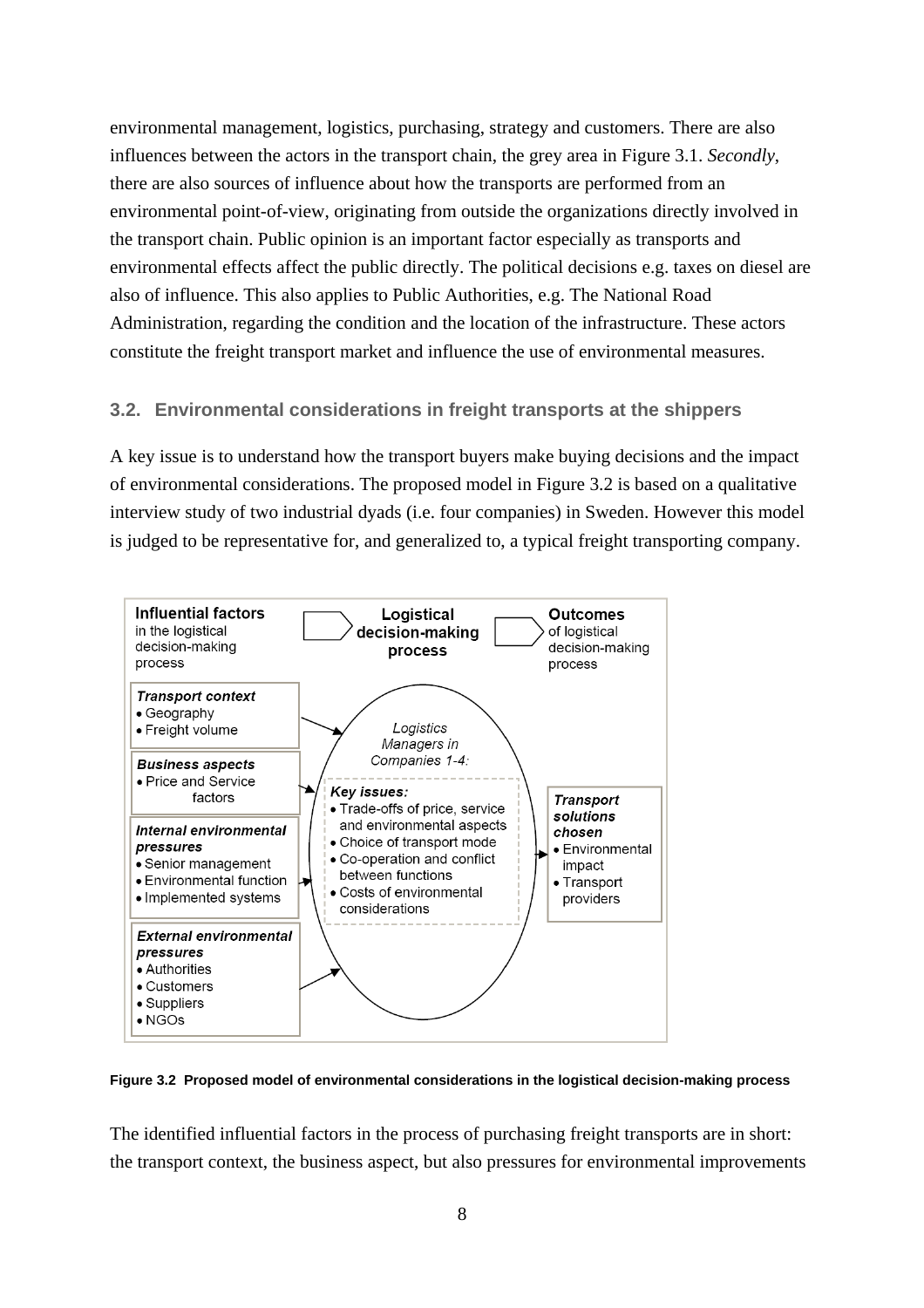internally but also externally from the outside of the own company. The results show that the companies are well aware of the environmental problems of freight transports and some of them try to work proactively in order to keep ahead of legislation, especially the larger ones in the study. Historically, the authorities have been a strong driving force for the environmental work in the production companies, but one company claim that it had become a competitive advantage. One Environmental Manager described the evolution of corporate environmentalism from the 1970's with the regulatory authorities setting the agenda, for "greener" products and environmental management. This description coincides with the stages identified by Hoffman (2000) described before. In this view, the first stage focused on specific issues of visible forms of pollution (such as DDT), but corporate environmentalism developed over time and in the last phase, industry took a more proactive stance.

Results for reducing environmental effects can be more efficient if environmental management is integrated in the whole supply chain and not only in an individual company. In this study, one useful practice directly linked to this is the evaluation of transport suppliers' environmental performance. This creates an opportunity if the companies in each business relation decide to further integrate the collaboration on environmental matters as far as transports are concerned. Certifications in the environmental area, EMS and/or eco-labeling schemes, were recognized as a way of giving credibility to companies when they for example put demands on suppliers.

The Logistics Managers (LMs) interviewed had key roles as decision-makers of transport solutions and exerted an influence on environmental effects of the transports performed, which is in accordance with results of Wu and Dunn (1995) who concluded that the LMs' decisions have a direct impact on the environment. The process of taking environmental considerations into account when choosing transport solutions is complex, as seen in Figure 3.2. Companies asked for environmental information from their transport suppliers, but had not yet worked out routines or decided clearly what weight the environmental considerations should have in the purchasing process. It was also the LM that confronted the *trade-offs between price, service qualities and environmental aspects* of the transport solutions, which resulted in a final decision of which alternatives to choose based on mainly qualitative judgments of the LM. The *choice of transport mode* is included as an important parameter in this process.

Although the companies studied had persons in the environmental function, an EM did not believe that environmental considerations were an integrated part of business at that point, as claimed in theory by Roy and Vézina (2001). The work with environmental considerations was sometimes done in *co-operation* with persons at the environmental function, but there are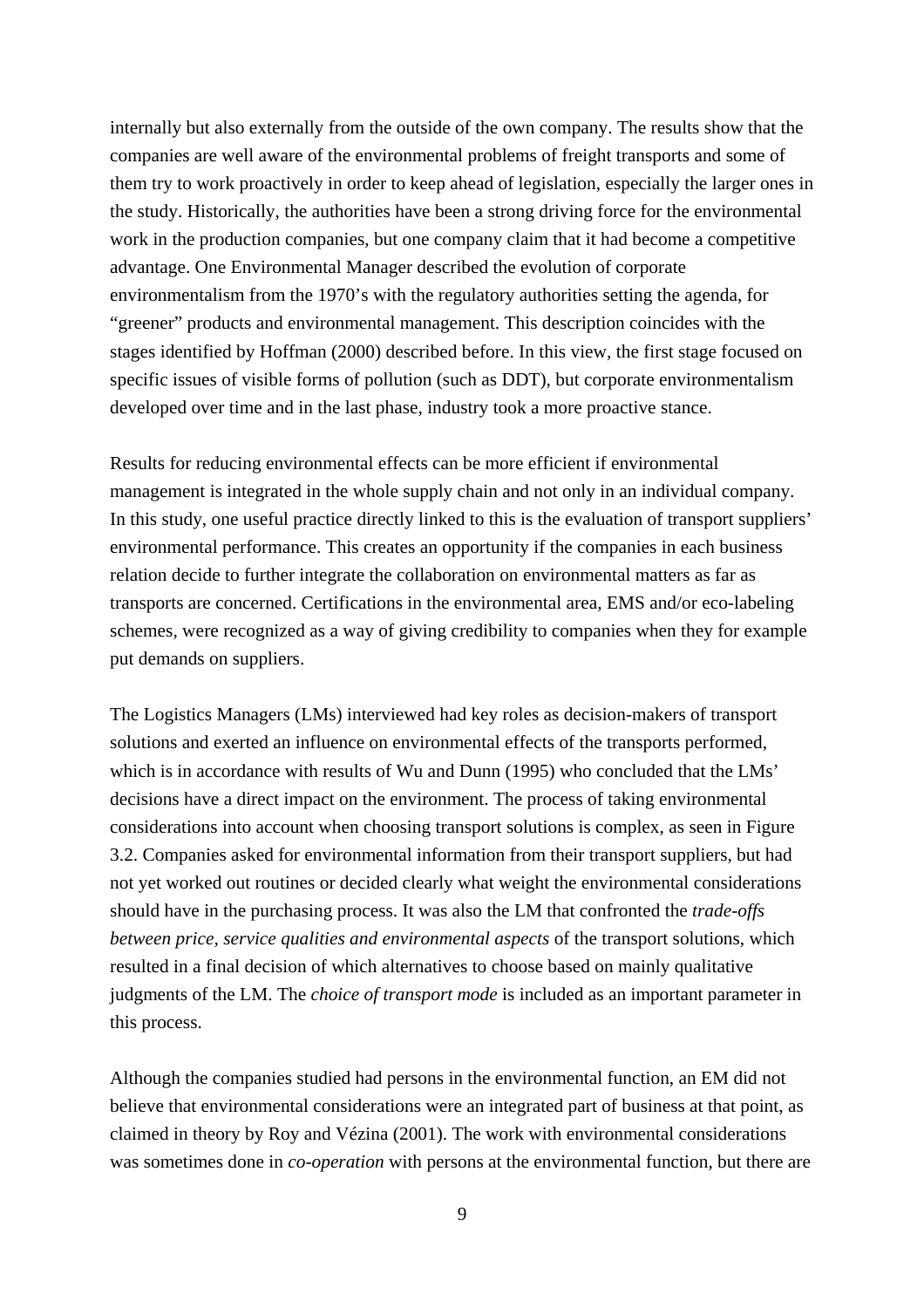sometimes *conflicts between functions* and there were discussions about *costs of environmental considerations* and what would be acceptable. If the conflicts prevailed, the senior management had to make decisions and in that way policies were set for future work.

Making environmental improvements may entail an initial investment in time and money, but it will pay off later. However, it is probably more common that an additional amount of work is required, and/or that additional costs are induced. These costs can occur within a company (e.g. one company had accepted a higher cost for using trains), or between companies in the supply chain (e.g. a transport provider that charged a fee for answering environmental evaluation forms from smaller customers). If environmental considerations are going to be an integrated part of the business processes and shared among functions in a company or between partners in a supply chain, then these costs must inevitably be on the agenda in the budget or negotiation discussions, along with e.g. quantities and prices of products.

The outcome of the process is the environmental impact from a company´s transports and the choice of transport provider, as seen in the Figure 3.2. At the same time, environmental considerations are taken into account when transports are bought to a greater extent. A viable way for the transport providers is to examine for what transport buyers the environmental aspects of how the products are transported are viewed as an added value.

# **3.2.1. Examples of initiatives among shippers**

There have been collaborations among shippers in order to improve the evaluation of transport providers´ environmental performance in order to exert pressure on transport providers to reduce the environmental impact from transports. Here are some examples: three from Sweden and one from Great Britain.

### **Systole - a tool for sustainable transport**

1

The Forum for Sustainable Transport is collaboration between six major Swedish buyers of transport<sup>2</sup> and the Swedish Road Administration. The cooperation has resulted in Systole, a tool to procure more sustainable transport as it handles environmental and safety requirements in procurement negotiations. It is also a meeting-place for sellers and buyers. Transport sellers have an opportunity to display their sustainability work. The aim is to spread this tool to all who procure and sell transportation.

<sup>&</sup>lt;sup>2</sup> Perstorp AB, Preem AB, Stena Recycling AB, Strålfors AB, Södra and Trelleborg Industri AB. See homepage: http://www.transportupphandling.se/Magellan/render/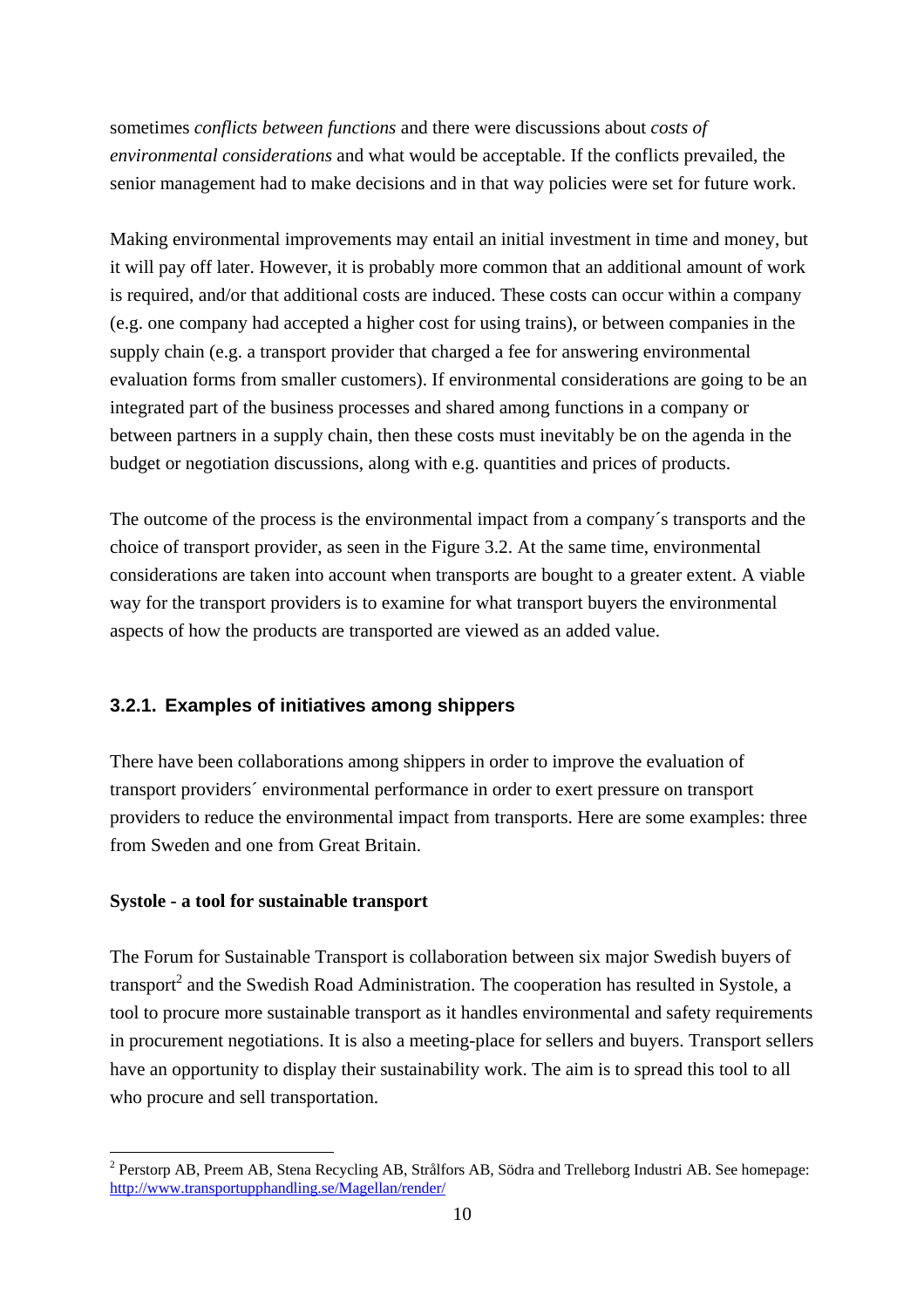The requirements in Systole are based on the Forum for Sustainable Transport's vision of a sustainable transport: "Our road transport is conducted in a safe, environmentally and efficiently and never give rise to injury. Our proactive work speeds up progress in the transport sector." Systole is built up of goal-oriented requirements in seven levels. There will be a number of benefits to create a long-term approach in striving to attain the goals defined and give the transporter long term aims. The buyer can reflect on what he/she can contribute in order to enable effectiveness. Companies can purchase a license to use Systole.

### **Clean shipping criteria**

<u>.</u>

It is not only road transports that are of interest. The shipping industry has traditionally not been proactive in taking environmental measures but it has started to change. The transport buyers want to judge the environmental performance of shipping companies more and more. Therefore, the Clean Shipping Project<sup>3</sup> launched in 2008 an index for comparison of environmental performance in shipping with the cooperation with the world's largest shipping operators. Twelve of Sweden´s biggest importers and exporters have signed a letter of intent to place demands on their shipping suppliers and to use the environmental demands described by the project as part of their procurement criteria. In 2008, these companies asked 77 of the world´s largest shipping operators to report environmental information through the Clean shipping index. The index addresses 20 factors that can affect the environment including marine fuel, lubricants, bilge water, ballast water, antifouling paint, refrigerants and waste. After the data for a shipping line with vessels have been filled in, it receives a total score in percentage on a scale measuring how "green" the supplier is but also a score by vessel and a score by segment (including the segments Chemicals,  $NOx$ ,  $CO<sub>2</sub>$ ,  $SOx$  and PM, and finally Water, fuel and waste control).

A high ranking represents a competitive advantage and environmental gains both for the shipping operator and its customers, which is a driving force that has been lacking previously in the shipping industry. The project believe that Swedish operators are likely to be highly ranked by the index since the Swedish shipping industry are among the leaders when it comes to implementation of environmental measures. The Index is freely available for anyone to use and non-Swedish companies are also welcome to participate in the network. At present, the project leaders are looking into the possibilities to get accreditation for the system (as they are self-reported today and not controlled). This will guarantee that the reported values are judged in a neutral way and until then, the scores of companies are not publicized officially. The interest of the index has been high also from other countries than Sweden.

 $3$  This project is driven by public authorities in Western Sweden and is also financed by the EU Structural Fund "Objective 2". This goal of this non-profit project is cleaner shipping and sustainable growth. http://www.cleanshippingproject.se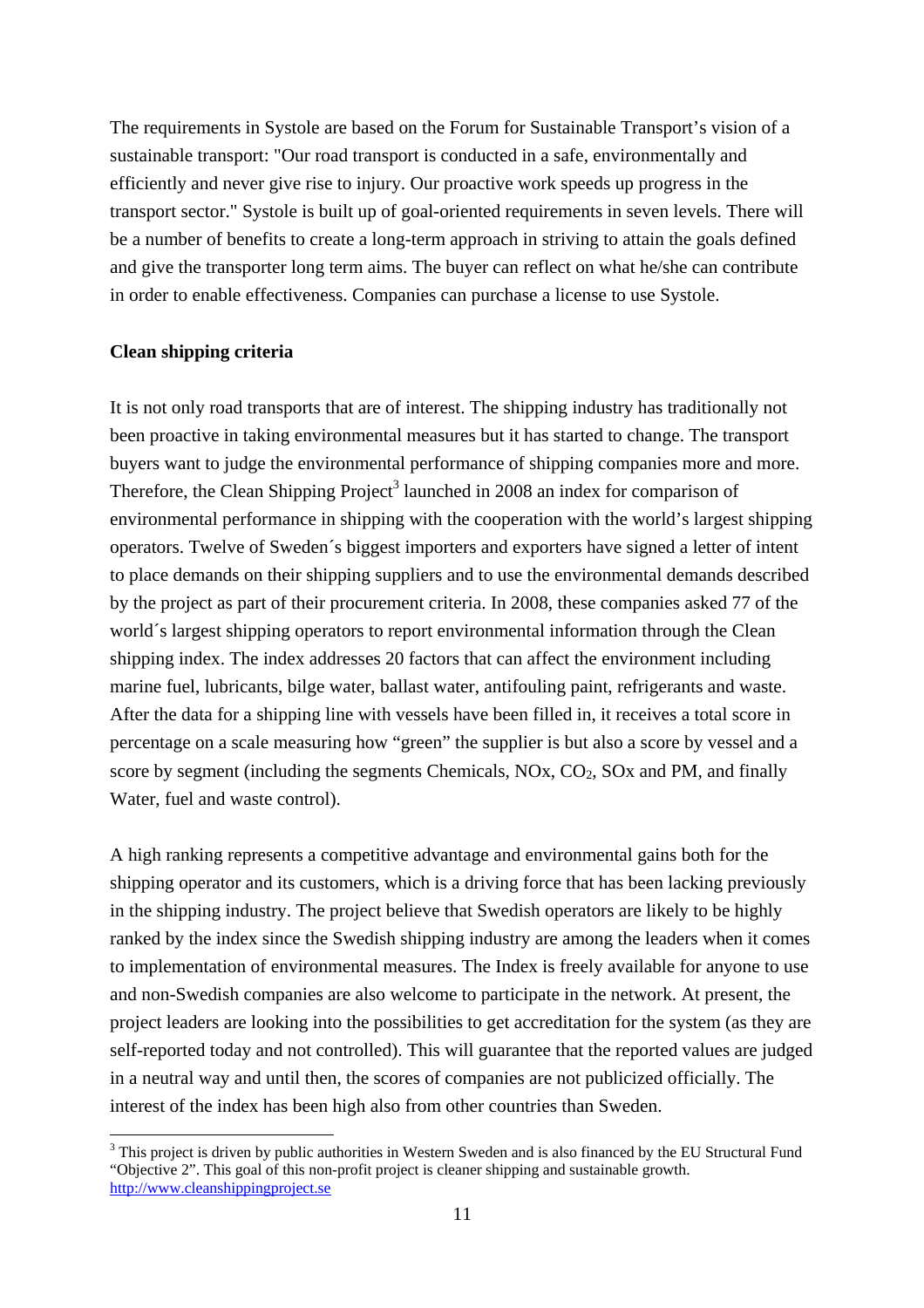### **Network for Transport and Environment (NTM)**

This Swedish non-governmental organization  $NTM<sup>4</sup>$  brings together companies, researchers and other organizations interested in transports and environmental issues. It was initiated in 1993 and aiming at establishing a common base of values on how to calculate the environmental performance for various modes of transport. In order to promote and develop the environmental work in the transport sector, NTM acts for a common and accepted method for calculation of emissions, use of natural resources and other external effects from goods and passenger transport. The method is primarily developed for buyers and sellers of transport services, hence enabling evaluation of the environmental impact from their own transports. The organization has for example developed an on-line tool to facilitate calculations for transport buyers and a questionnaire for transport supplier evaluation. In Sweden, the NTM data is often considered to be the most objective and therefore frequently used by companies.

### **Freight Best Practice**

Freight Best Practice<sup>5</sup> was funded by the Department for Transport (DfT) in the UK and managed by AECOM to promote operational efficiency within freight operations. It offers free information for the freight industry covering topics such as saving fuel, developing skills, equipment and systems, operational efficiency and performance management. A new program is the On Line Benchmarking (OLB) that will help the freight industry improve performance and is launched in July 2009. It will be possible to make external anonymous comparisons, do secure data transfer to meet with current Government standards, and instant results reported to users from data entered into the system. The gain is to be able to monitoring  $CO<sub>2</sub>$  Emissions from Road Freight Operations by using a free  $CO<sub>2</sub>$  Emissions Inventory Tool.

### **3.3. Environmental considerations in freight transports at the transport forwarder**

The transport forwarders are dependent on how their customers value environmental aspects, which varies among transport buyers. This was shown in the results of a large survey including the answers from 567 transport buying company units in Sweden (manufacturing and wholesale companies) which formed the base of a PhD-thesis (Lammgård 2007). Some conclusions about the transport buyers in Sweden were drawn that the transport providers have to relate to.

1

<sup>&</sup>lt;sup>4</sup> See website: www.ntm.a.se

<sup>5</sup> See website: http://www.freightbestpractice.org.uk/performance-management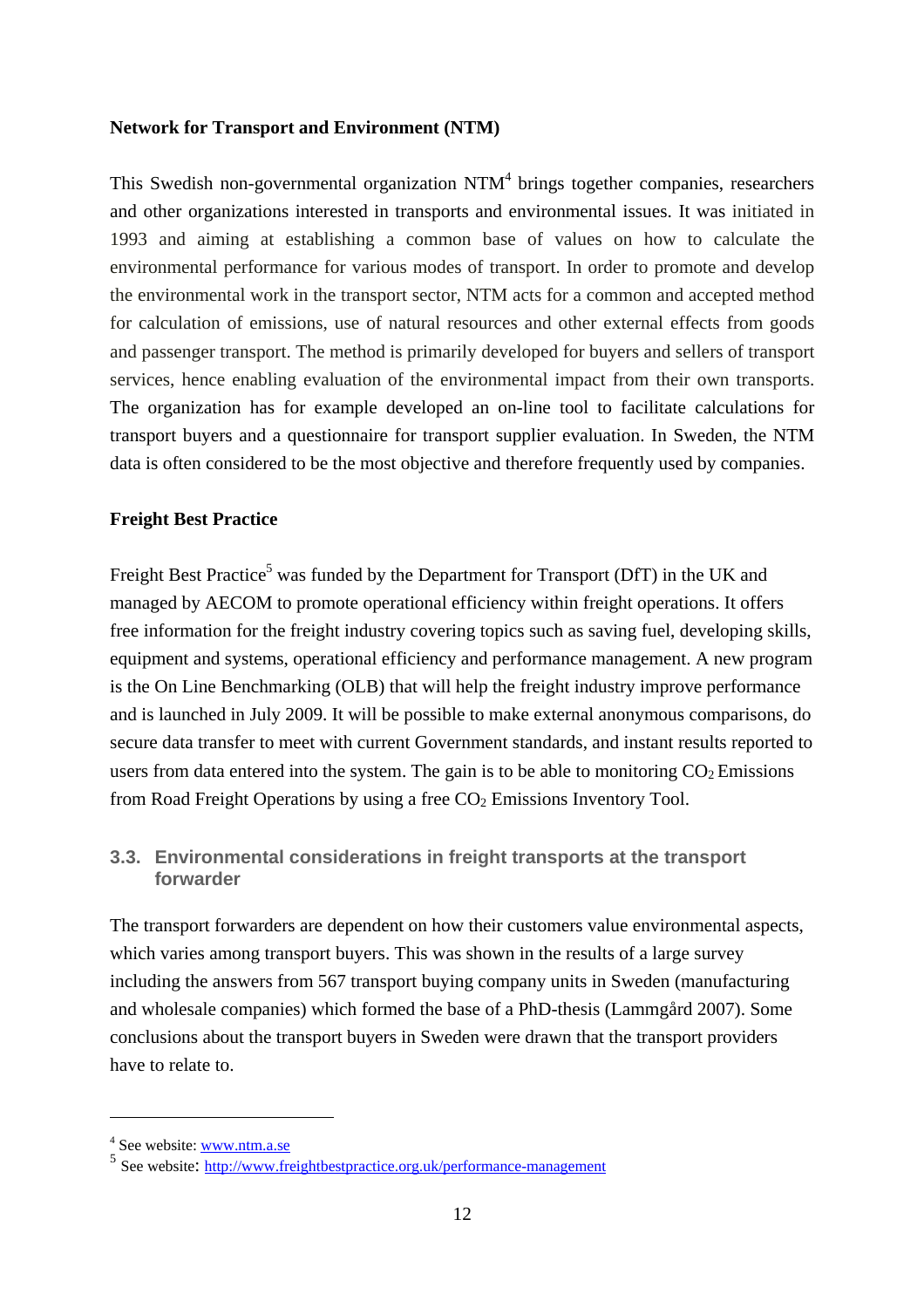### *Environmental practices*

A great dividend was between manufacturing and wholesale companies, where it was much more frequent in manufacturing companies having a Corporate Environmental Policy and an Environmental Management System, especially among the medium and large ones. About a quarter of companies had implemented an EMS, and about the same share was in the process of doing so. Companies with more than 100 employees had either implemented or were in the process of implementing an EMS to the highest extent (77-91%). ISO 14001 was the EMS most commonly chosen (92%), whereas EMAS had a very small share (6%). It can be concluded that EMS was more common in larger companies, probably because they have dedicated environmental departments and more resources put into environmental work.

### *Valuation of environmental aspects*

1

The larger companies (more than 100 employees) rated environmental considerations considerable higher than smaller companies. These companies were responsible for about 3/4 of the freight sent in ton equivalents (72%) among companies having freight transports exceeding 150 kms. Manufacturing companies rated environmental considerations much higher than wholesale companies. Prior research is in line with the survey results regarding concern about environmental issues is greater for larger firms as well as for manufacturing firms (Murphy, Poist et al. 1995).

Size of company had a greater impact on the willingness-to-pay for environmental concern than trade of business<sup>6</sup> among the manufacturing companies. Among the medium and large manufacturing companies, the differences were small between those with an EMS and those without one. However, the companies with less than 100 employees are more price-sensitive, but those with an EMS show a much greater willingness to pay<sup>7</sup> was 2-3 times higher in comparison to those without an EMS. An implemented EMS is therefore an indication on a higher receptiveness for environmental arguments among companies with less than 100 employees, if these companies are to be included in a marketing program. *Influence processes* 

The pressures from within the company and from the customers regarding environmental

 $6$  Manufacturing companies were broken down in five generic groups: Foods/beverages/tobacco,

Woods/pulp/paper, Chemicals/Printing/Publishing, Metal/machinery/equipment and other manufacturing. <sup>7</sup> The willingness-to-pay ratio was the quota between the points attributed to environmental efficiency divided

with the points attributed to price (the respondents distributed 100% depending of importance when transports were bought between: Price, transport time, environmental efficiency and on-time delivery.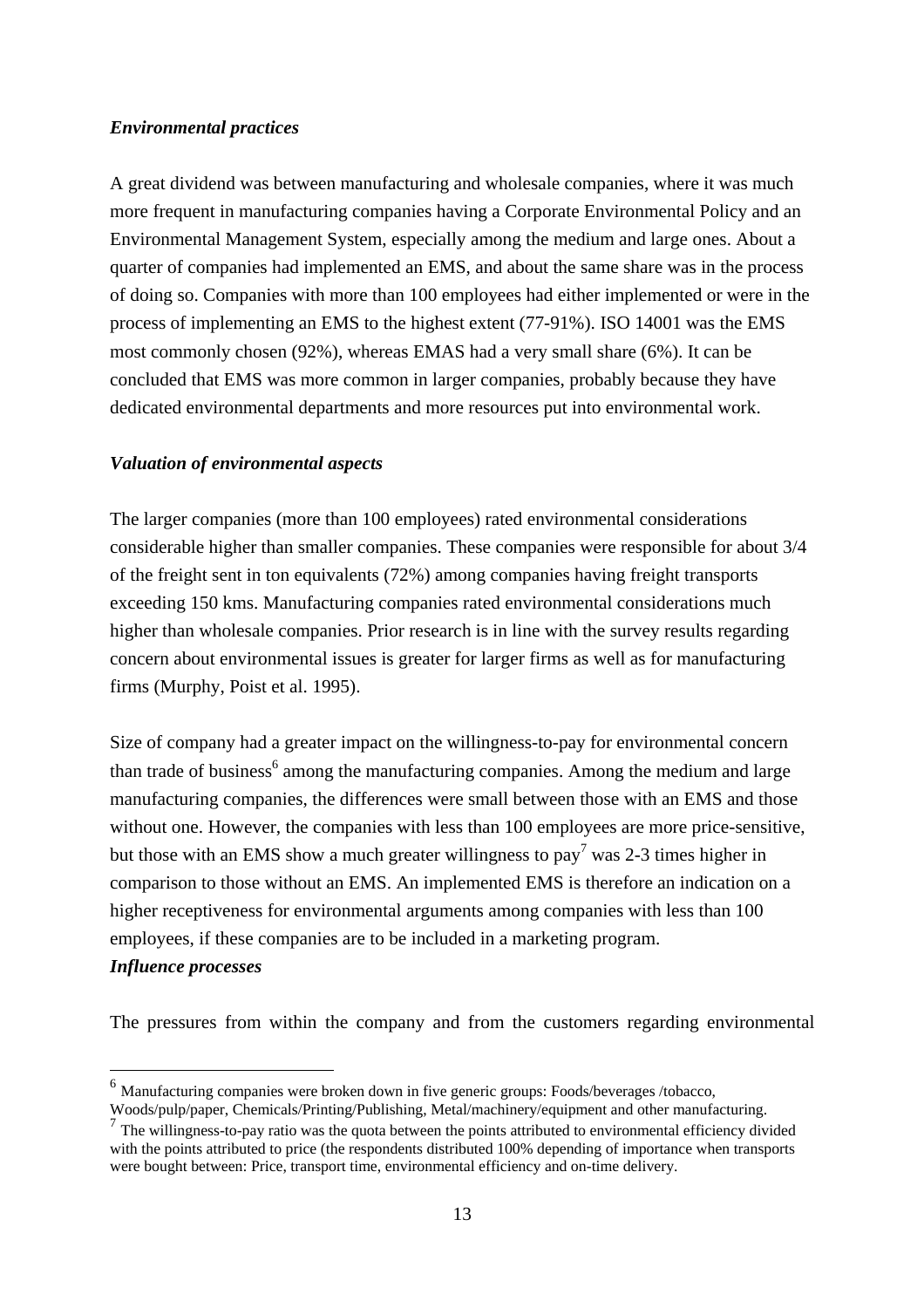demands that affect the modal choice were explored. The large companies received pressures from both customers and from within the company to the highest extent (about 25%). It was especially the large manufacturing companies that received pressures from within the company (about 65%), even when there were no pressure from customers. However, the wholesale companies had more pressure from consumers than the manufacturing companies.

#### *The marketing context*

The results were put together in a conceptual model for the marketing of environmental advantages in freight transportation. It can be used as a tool in analyzing how to create customer value for freight transport buyers by taking their *need for transports* and their *environmental management* commitment into consideration along with the *economic constraints* and integrate it in the *Marketing context* of transport sellers. All this is possible by scrutinizing the shippers' transport service requirements. This process is seen in Figure 3,3. However, the role of price is an important component. It originates from the transport sellers' *Service production context* that must be considered in relation to the customer value. In the end, it is ultimately the shippers' choice.



**Figure 3.3 The use of theory in marketing, logistics, purchasing and environmental management for the marketing of environmental advantages in freight transportation** 

A customer segmentation of shippers can then made by classifying them based on their environmental needs, their priority of price (e.g. importance of price/willingness-to-pay for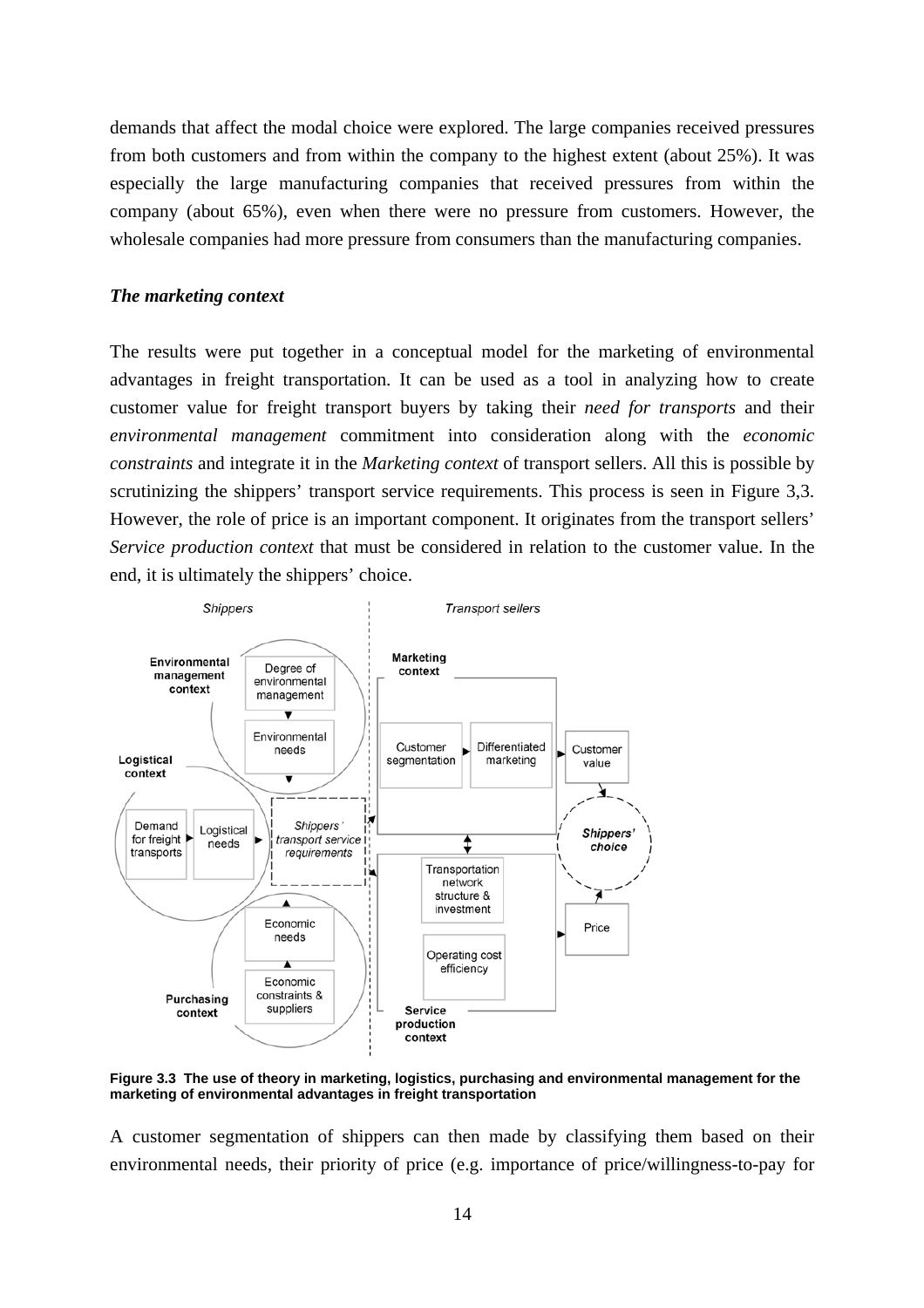environmentally better transports) and their transport needs (e.g. goods volumes sent per year). All these needs and preferences can be weighted together in a resulting total marketing priority matrix for marketing efforts of environmentally better transports.

# **3.3.1. Examples of initiatives among transport forwarders**

The three major players in Sweden (and worldwide) in volumes less than a truckload (LTL) are DHL, DSV and Schenker (although they are also large on truckload shipments). Therefore it is interesting to see how these three have dealt with the development of an increased interest in transport services that are better from an environmental point of view.

# **DHL**

Through its GOGREEN service DHL Express<sup>8</sup> offers carbon-neutral shipping to its customers. Using two custom built tools – a Carbon Calculation system and a Carbon Management system, DHL can assess the carbon emissions created by a customer's shipment, identify the most appropriate abatement projects, coordinate the offsetting of emissions, and then, in conjunction with an independent third party, issue certificates that detail the annual carbon offset data for that customer. Customers can use these certificates to prove their contribution to countering the effects of climate change. This service has a higher price than a regular one.

The Swedish DHL (owned by Deutsche Post DHL) also announced in December 2008 that it buys green electricity equivalent to 50 GWh, which cover half of their need for electricity in Sweden and reduces their  $CO<sub>2</sub>$  emissions with 7900 tons during the third quarter 2008 and all of 2009. DHL overall goal is to reduce the  $CO<sub>2</sub>$  emissions with 30% up to year 2020. DHL claim to focus on five areas: optimizing their vehicle fleet (replacement of vehicles on fossil fuels to others on alternative fuels), energy efficiency (especially in their buildings), innovative technique (through an innovation center with focus on logistical trends), changed behavior (internal environmental education) and shared responsibility (make their suppliers to reduce their  $CO<sub>2</sub>$  emissions).

DHL say they are the first global logistics company to join the Climate Neutral NET. This network was established to assist those interested in achieving significant reductions in greenhouse gas emissions to reach their goals, by making public the inspiring plans and strategies that pioneering partners have drawn up in order to achieve climate neutrality and encouraging them to publicize their achievements via regular up-dates of the web pages.

<u>.</u>

<sup>&</sup>lt;sup>8</sup> See www.dhl.se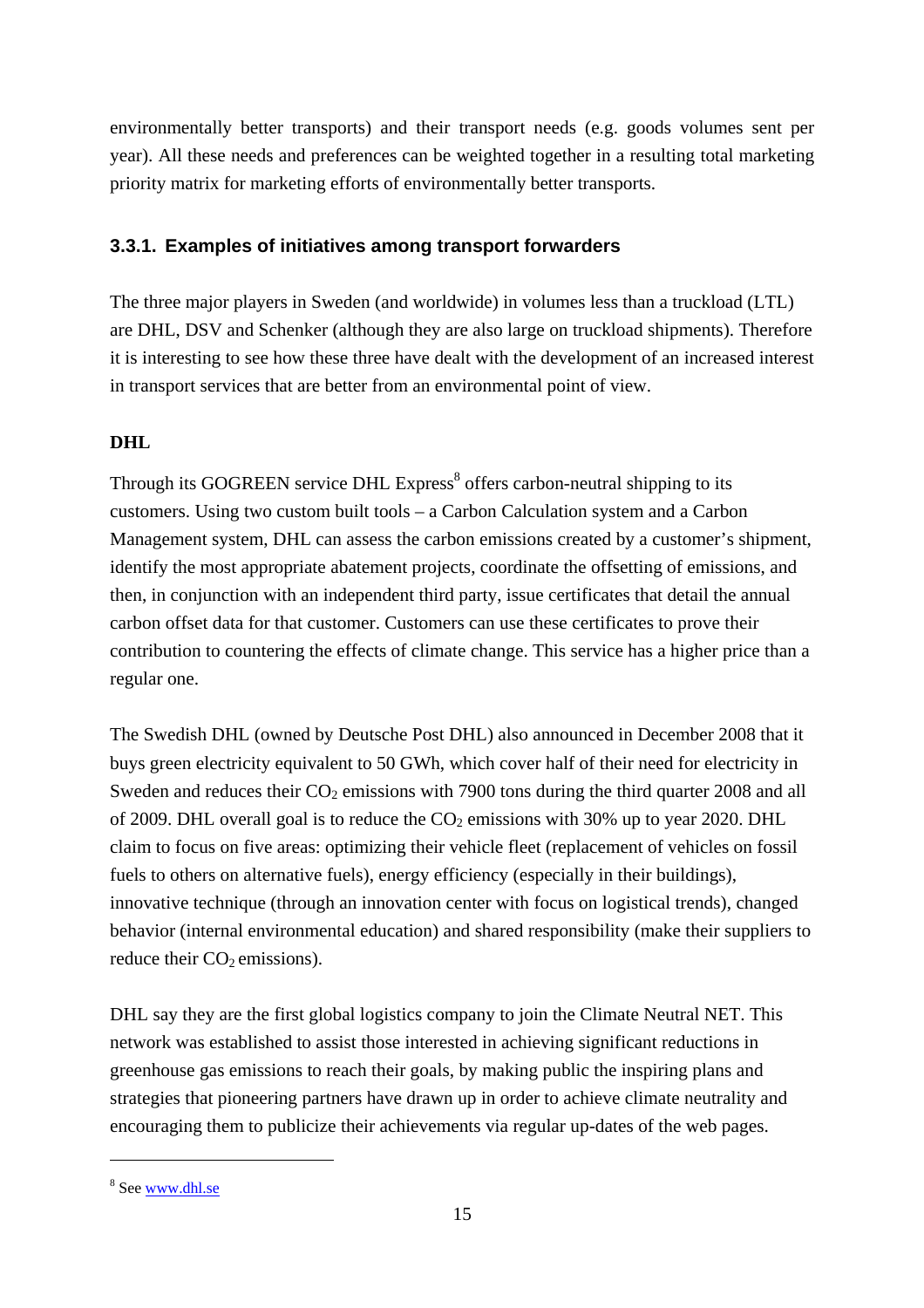### **DSV**

DSV Road<sup>9</sup> introduced an environmentally better product DSV ECO this year. The profile it as the only transport provider that has a lower price on an environmentally better product. All deliveries that are transported with this service obtain a discount. In return, the customer accepts a flexible loading day which enables DSV to plan the transport so the vehicles are used to a maximum and driving the shortest possible kilometers.

### **Schenker**

In Sweden Schenker  $AB<sup>10</sup>$  is a wholly owned subsidiary of Schenker AG, which is a subsidiary of Deutsche Bahn. The implementation of an Environmental Management System, ISO 14401 was finalized this year. Their CSR report follows the principles and standards produced by the organization Global Reporting Initiative (GRI).

In 2006, Schenker in Sweden took the initiative in expanding collaboration between various agencies in the transport sector. Representatives from truck manufacturers, fuel producers, infrastructure bodies and the research community were invited to take part and the group comprises of e.g. Volvo Trucks, Preem Petroleum AB, the Swedish National Road Administration, the Centre for Environment and Sustainability, GMV, and Schenker AB. To lay a scientific foundation for collaboration, a study was carried out at the Department of Physical Resource Theory, Chalmers University of Technology which in turn formed the basis for the group's publication, "On the Road to Climate Neutral Freight Transportation"<sup>11</sup>. The group's common vision and individual undertakings to improve the efficiency of freight transport by road, and in doing so achieve the target of halving the climate impact by 2020, was presented in October 2007.

Schenker AB has a program focusing on seven strategies: changed driver performance (ecodriving, lower speeds), new vehicles, better fuels, combination of transport modes (intermodality where 10% of their transports will be by combined transports), increased load factors/shorter driving kilometers, smarter city logistics and optimized vehicles combinations. The plan is to launch a demonstration project in Gothenburg for smarter city logistics.

1

<sup>&</sup>lt;sup>99</sup> See www.dsv.se

<sup>&</sup>lt;sup>10</sup> See <u>www.schenker.se</u><br><sup>11</sup> See the joint website, administered by the National Road Administration, www.vv.se/klimatneutral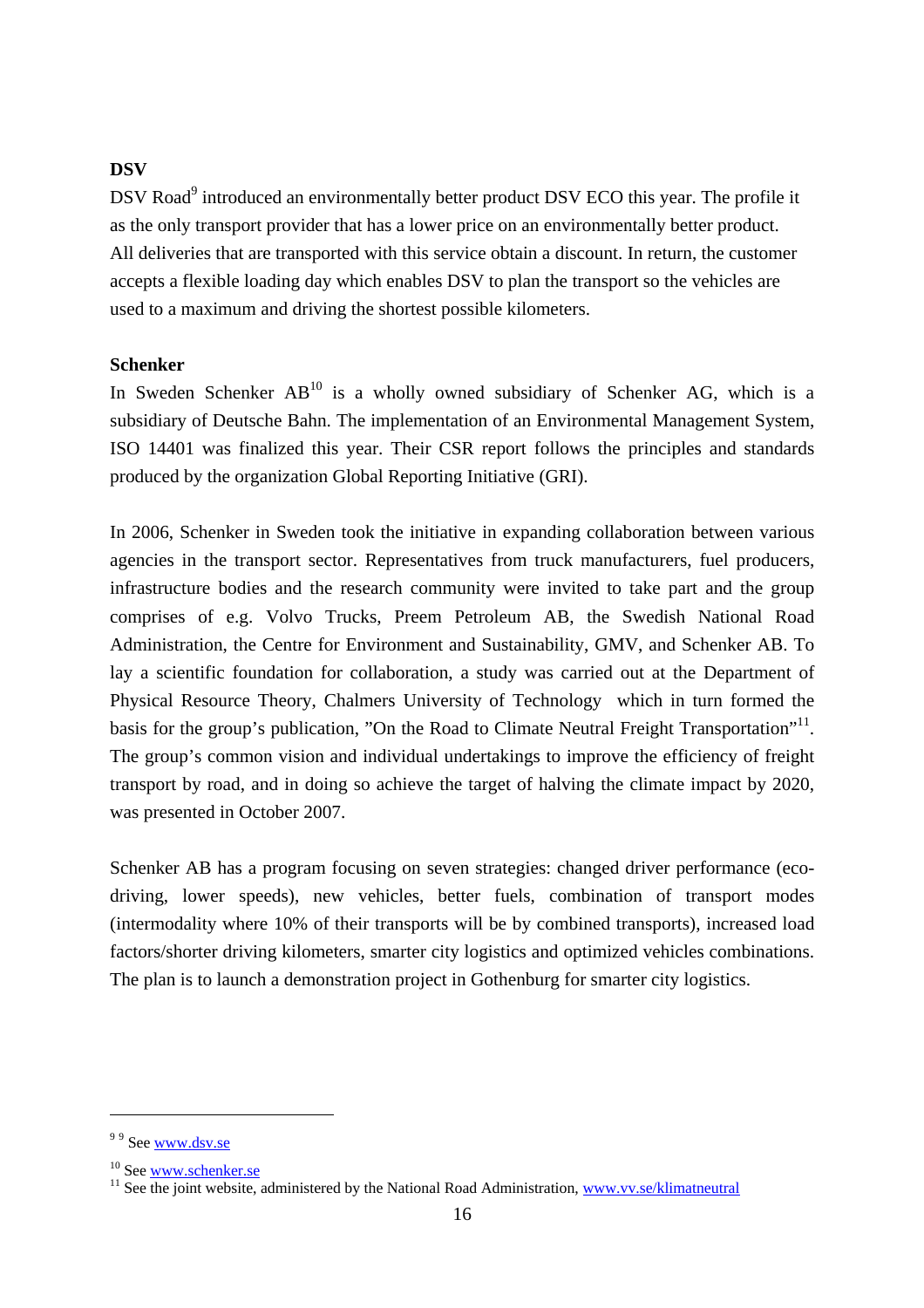# **4. The identification of key challenges for the transport industry**

Radical changes are needed in order to cut the emissions of carbon dioxide. There are a few key challenges in relation to this that are presented here.

# **4.1.1. Reducing the need for transport**

The most obvious solution would be to reduce the number of shipments and the distance transported, which is concluded in the measurement ton kilometers. The development in for example Europe shows the opposite. This is dependent of a long-term planning for examples the localization of distributions nets for transport buyers but also transport providers. The e-commerce is an important factor to take into account.

# **4.1.2. Use the infrastructure more efficiently**

<u>.</u>

The infrastructure investments, especially in rail, have long planning periods and the infrastructure therefore is a fixed factor in the short run. In most cases, rail can be considered a better alternative from an environmental point-of-view than truck for freight transports, even if the production of energy is taken into account. A share of 95% of the total transport work on rail in Sweden use electricity and the rest diesel (NTM 2005). The company Green Cargo, which was formed from the old monopoly company on rail (SJ), is one of the largest freight forwarders on rail in Sweden and uses eco-labeled electricity "Good Environmental Choice"<sup>12</sup>. The modal shift from road to rail is slow in the EU. A combination of transport modes is necessary. Intermodal road-rail transports are an alternative to direct door-to-door rail transports, if the company does not have own railway sidings. This is justified both economically and environmentally on longer distances, at least at distances longer than approximately 450 kilometers but often also at distances down to 250 kilometers.

The large transport providers (e.g. Schenker or DHL) have their own transport networks. This restricts smaller transport buyers (with less than a truckload) to influence on where the goods is transported. On the other hand, this facilitates the plans of these transport providers to increase their load factors. The investments in facilities are though fixed costs and not easily changed due to environmental reasons for moving for example a distribution center.

Within the networks, the effectiveness and planning of routes is facilitated by Intelligent Transport Systems (ITS) measures. This could be used to measure and reduce the  $CO<sub>2</sub>$ 

<sup>&</sup>lt;sup>12</sup> In Sweden, the organisation SSNC delivers an independent labelling scheme. See www.snf.se. It places requirements on e.g. the use of non-renewable energy, manufacturing and distribution of energy driving a vehicle, correct disposal when a vehicle is scrapped.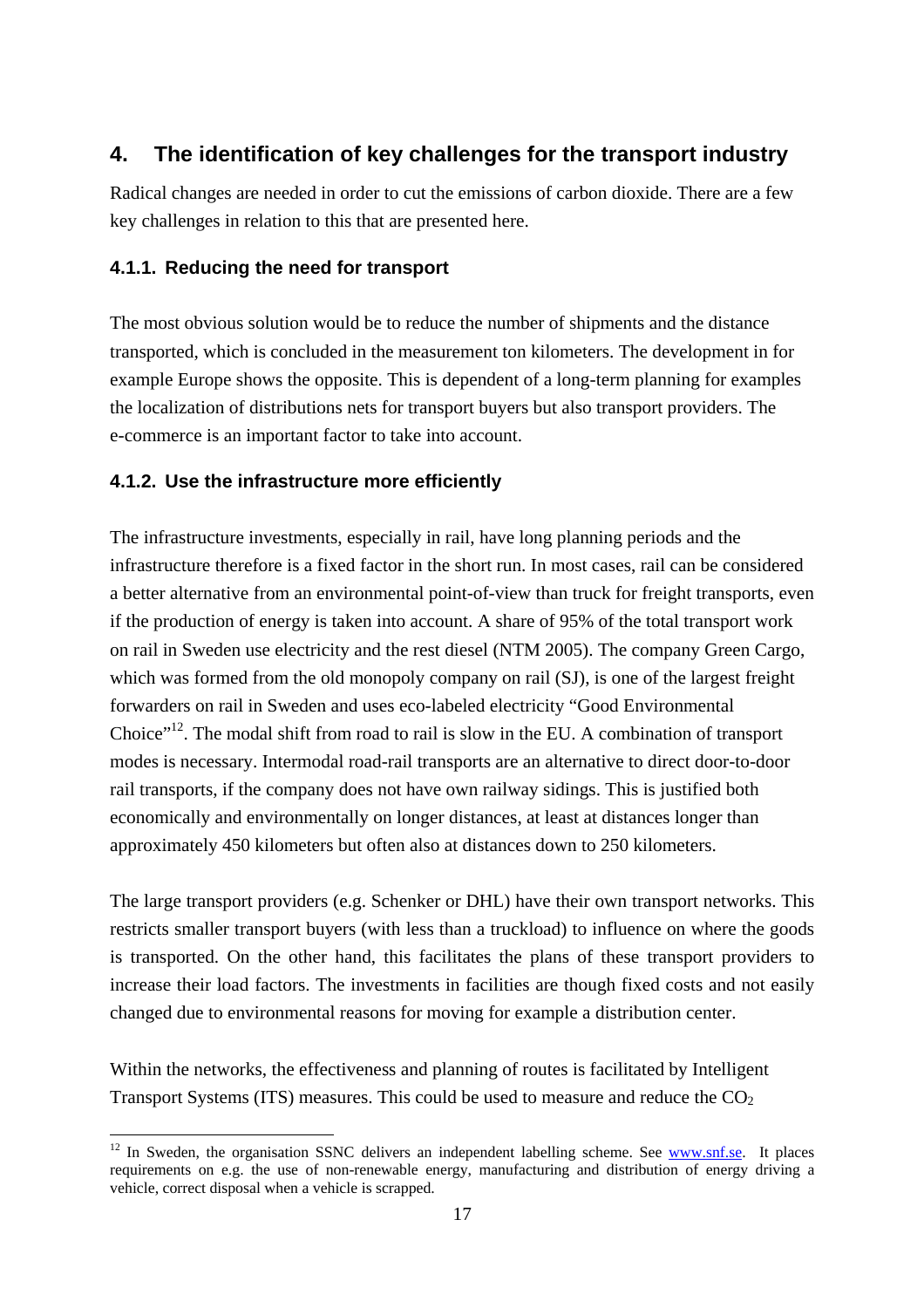emissions although it is not widely implemented. However, the standardization work and use of through Europe has a long way to go and also the development of data output from the infrastructure holders. The question is at what speed ITS can be implanted and be a tool for the abatement of  $CO<sub>2</sub>$  in the near future.

### **4.1.3. Use resources more efficiently**

It is recognized among all actors, especially the large transport providers, that using resources more effectively means also reduction of costs.

This involves the vehicles where increasing the load factor is a key for less driven ton kilometers. Alternative fuels is another area under debate but new vehicle s entail high investments and the uncertainty of the future path of these vehicles slow the speed of this measure. Another measure is eco-driving, which is a fairly risk-free, minor investment that pay-off shortly after educating the drivers. Up to about a 30% reduction in fuel for a truck can be saved with this measure.

Although the facilities and distribution centers are fixed costs in the short run, there are things that can be done e.g. the co-ordination of logistical activities and economies of scale through for example Regional Logistics Centers. In this way, the different actors with a common interest (to make the regional transport more efficient and competitive) can act jointly and come together. At best, such an initiative could lead to deeper co-operation and in the long run co-ordinated deliveries across actors. This can facilitate the measures for the reduction of  $CO<sub>2</sub>$  of a company.

### **4.1.4. The problem of city-distribution**

Increased urbanization is one of the major trends in the world today. The distribution of goods in the cities today is problematic, where not only the emission of  $CO<sub>2</sub>$  is serious but also other environmental effects such as noise, emissions of particles and NOX. Congestion is also an environmental problem but brings other costs to society such as loss of productivity (as the citizens are spending time in queuing instead of being productive at their work). Growing urbanization accelerates this development in the city centers as more volumes of goods are transported there.

A main problem is the load factor. The city-distribution of one transport provider does not always manage to fill up their vehicles and only major transport providers manage to get a relatively high load factor. However, it should be notated that there exist a measurement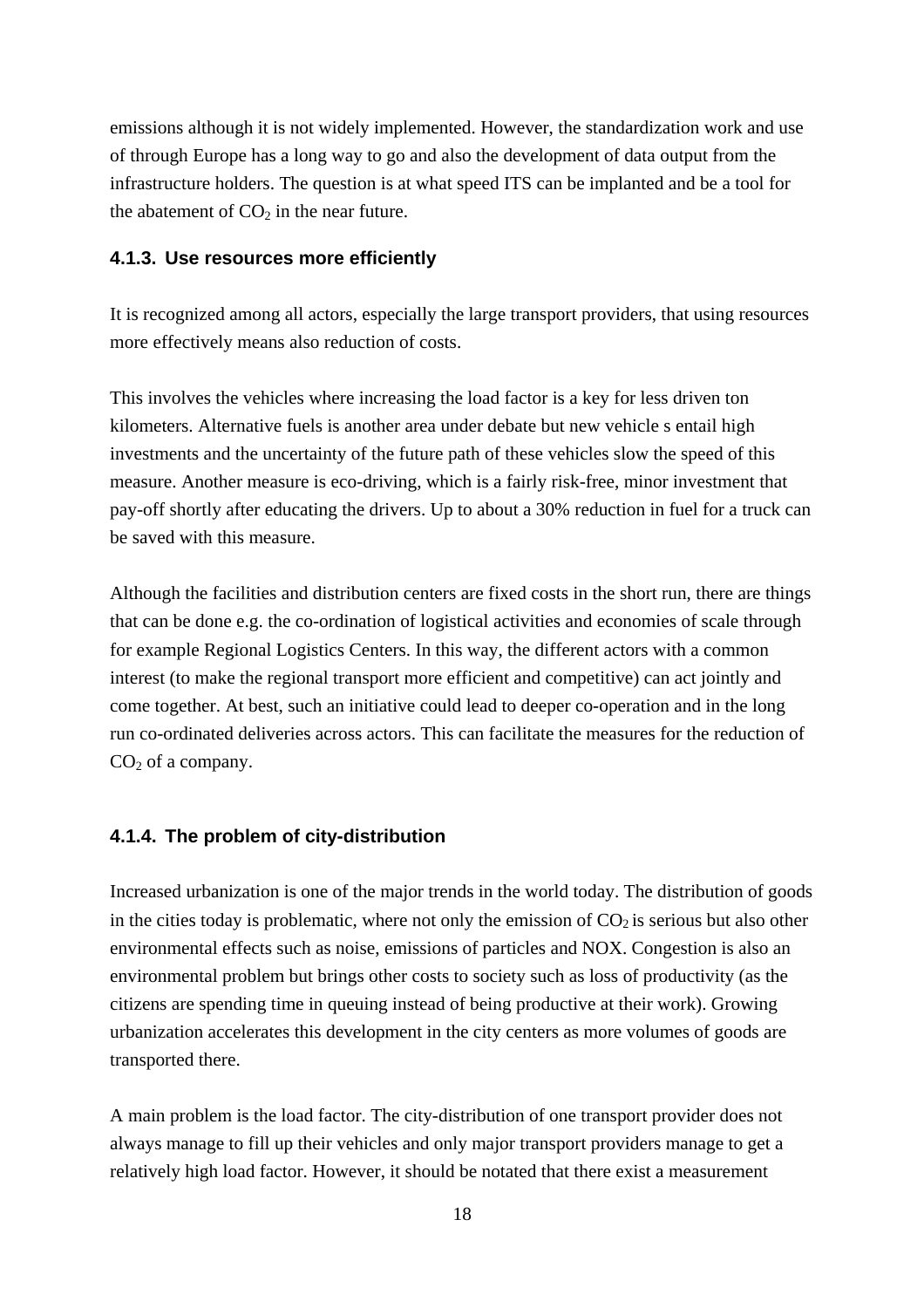problem as it is many times a distribution loop where the load factor is high in the beginning and naturally low in the end. This is often a lack of data regarding load factor in general and even more in city distribution. Therefore, the demands of planning the distribution loops among customers are high in order to reduce the environmental performance. In addition, the goods receivers often have demands on time of delivery for example when the goods only can be received before the shops open. This means even higher pressure on good planning.

At the same time, the local authorities aim for reduced traffic in the city centers in order to make them more attractive, not only from an environmental and economic perspective but also from a social point of view (creating meeting places for citizens). One quite common reason behind all these measure is often to protect an old historical city centre (e.g. Riga). One example is actions taken within the EU-project  $\text{START}^{13}$ .

There are various examples where new physical barriers "rising bollards" in cities in Europe or traffic regulation (e.g. no distribution between 11 am to 7 pm in certain streets of Gothenburg, Sweden) have been implemented and thus created time-windows for goods distribution. Also, there have been various projects for consolidation schemes. However, this demands cooperation between competing transport providers (which is not always is possible due to the rules of competition) or co-deliveries between goods senders (which they do not always want as However, these are yet on the project level are to be up scaled.

All these developments regarding in city distribution demands change. This reduces the degrees of freedom for goods distribution which means that the transport providers cannot continue "business as usual". Also, the goods receivers have to take responsibility and understand that their demands have to change. Therefore, the establishment of freight transport networks within START is a good example of how these actors can meet and discuss their common interest: to make the goods distribution as efficient as possible in the shortest possible time.

### **4.1.5. Inter-organisational cooperation**

 $\overline{a}$ 

The demand on inter-organisational cooperation in environmental issues between transport providers is probably going be harder in the future. Two examples where this is needed were mentioned above, Regional Logistics Centers and the city distribution problem. This requires trust and often a willingness to share information. This means a reduction of control as the distribution is not only done within the own organization and distribution networks. This is a hard nut to crack for the transport industry.

<sup>&</sup>lt;sup>13</sup> START=Short Term Actions to Reorganize Transport of goods, www.start-project.org, involving Bristol, Gothenburg, Ljubljana, Ravenna and Riga.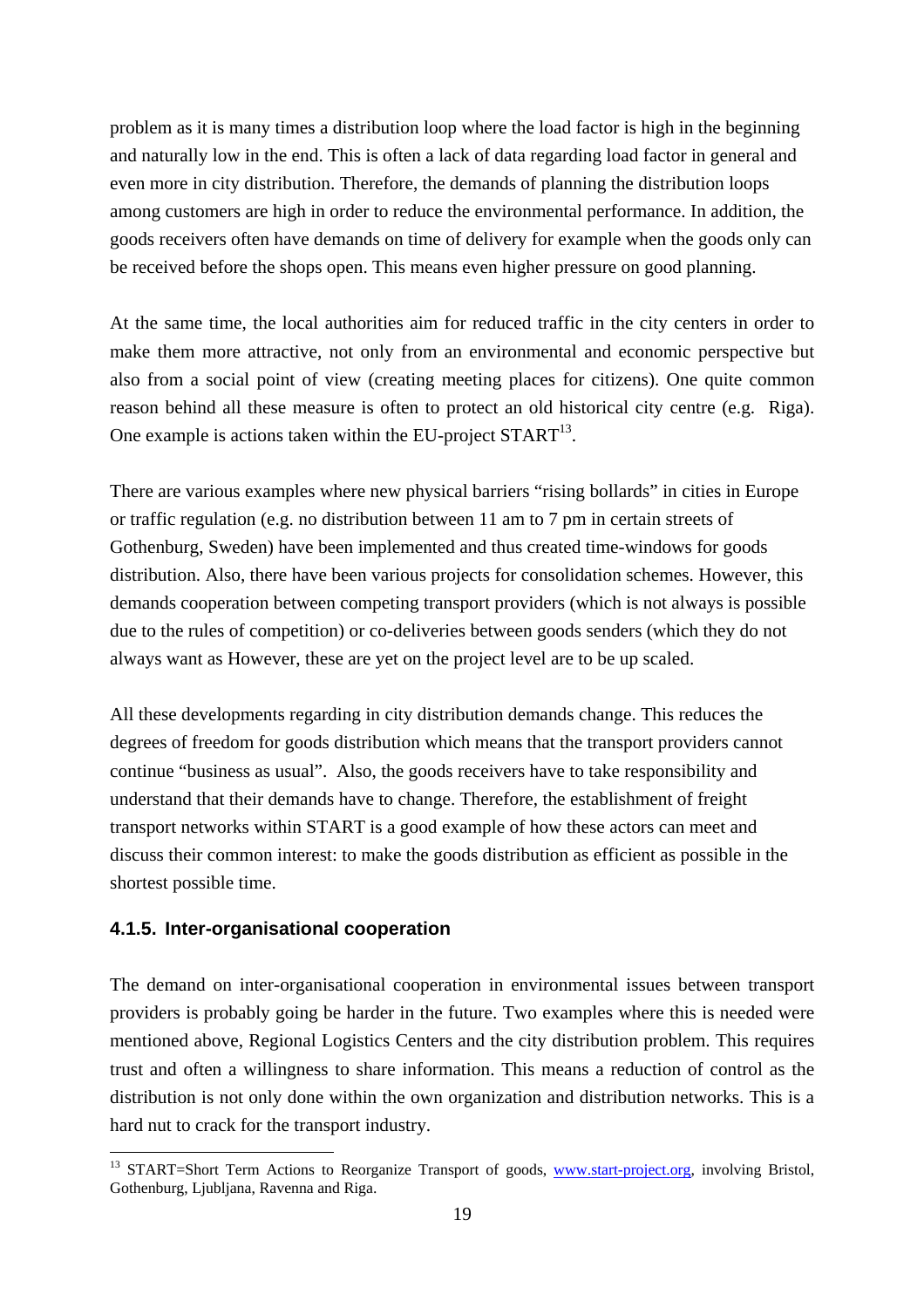## **4.1.6. Standardization for measuring environmental performance**

The large transport providers and large transport buying companies (especially the manufacturing companies) have worked with the environmental issues of freight transportation for quite some years now. Two examples shown from Sweden are the nongovernmental organization NTM and the newer Clean Shipping Index. However, both these initiatives that provide tools for measuring environmental performance would benefit from standardization in the form of certification and this is now acknowledged by them. The work of standardization of method for calculations of environmental loads from transports is not only an issue in Sweden (through NTM) but also in Europe.

The power of certification is illustrated by the widespread use of the Environmental Management System ISO 14001. The results presented showed that this has helped the transport buyers of transport to put demands on transport providers. This is true especially for smaller companies that do not have the resources for more refined methods in judging the transport providers environmental performance. This way of signaling environmental value should not be underestimated.

### **4.1.7. Development of value-added services**

The research presented on the demand for environmentally better transport services showed that segmentation of transport buying companies is possible (Lammgård 2007). The importance of the environmental aspects has grown in the transport providers yearly customer surveys during the last years. The transport providers are in a situation where certain groups of customers (Lammgard, 2007) have a shift in their demand, but at the same time there is an uncertainty among the transport providers of this should affect their products and services sold as the willingness to pay of the customers are highly uncertain.

This means that environmental performance of a transport is an added-value service to some segments of buyers, especially large manufacturing companies. This brings implications the marketing management. The largest transport providers have understood this and have started to offer services with environmentally better performance.

If segments of transport customers are interested and, at best, willing to pay for environmentally better transports, then this a major challenge for the transport providers. Future possible policy interventions in the transport sector are dependent on how well the market can tackle the abatement of carbon dioxide. Therefore, it is of major interest of how successful this market mechanism, including interaction between the transport buyers and sellers on the market, will be.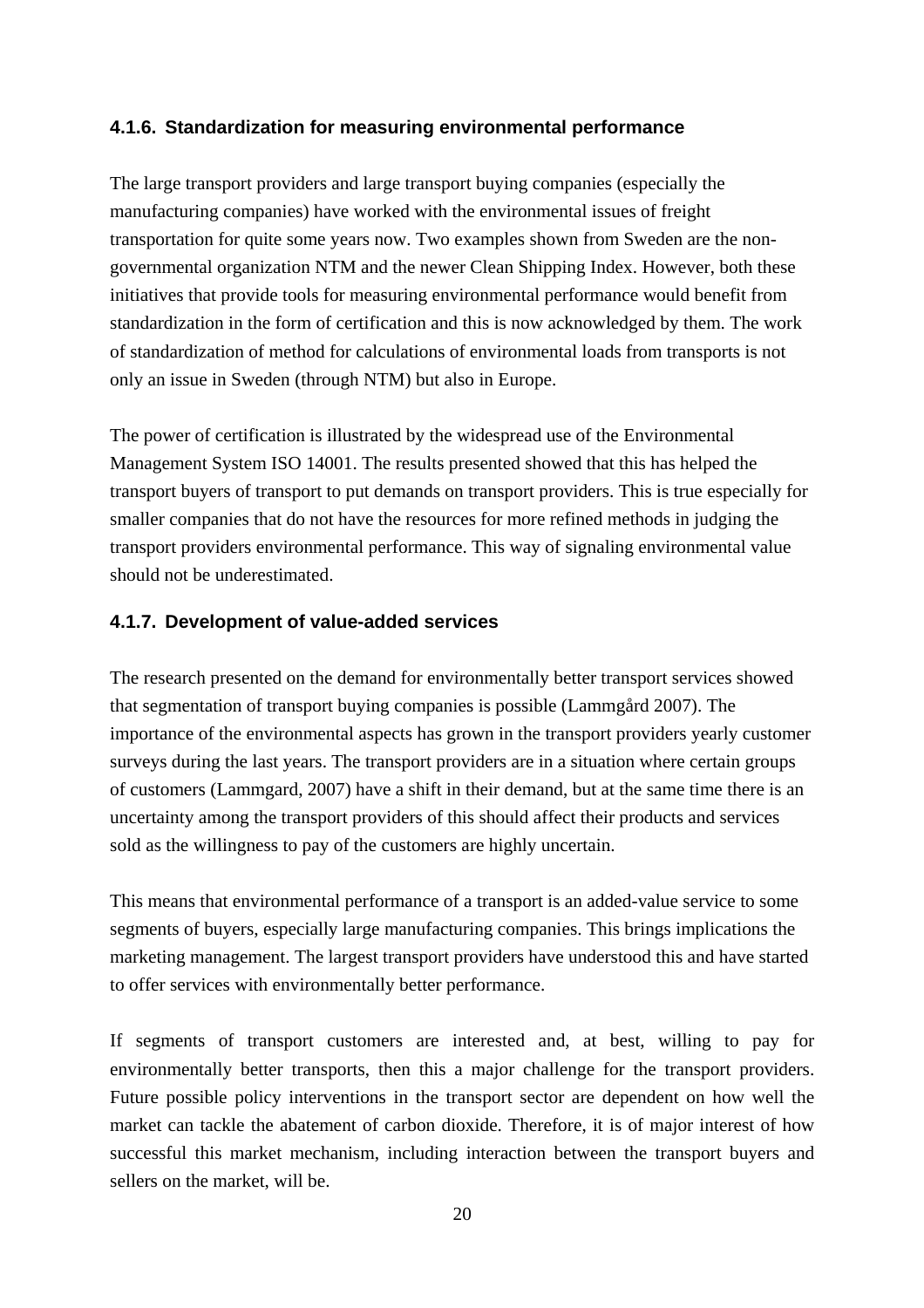# **5. Discussion**

The planet is experiencing a time of population and economic growth while at the same time, it is limited in its ability to supply resources and to absorb the wastes (Stead and Stead 1996). The environmental problems are air and water pollution, climate change, waste-disposal problems, acid rain, and species loss. Changes are needed in many ways, but the major one might be the economic paradigm, and the important role of business leaders cannot be underestimated since they represent the largest group of economic decision-makers (Stead and Stead 1996). Other pressure groups are politicians in the European Union and Sweden, environmental organizations, freight forwarders and shippers. Their influence may lead to political decisions that will affect companies having freight transports, but also attitudes among the interested parties in the company's environment.

According to stakeholder theory (Freeman 1984), stakeholders are present both internally and externally of a company. Companies that have the capability to focus on a more efficient integration, both internally and externally, will probably be more successful than those who only concentrate on internal development (Normann and Ramírez 1994). This means that the transport providers that work long-term and seriously with the environmental issues will be rewarded, and as in many strategic issues, the proactive ones and first-movers probably reap the larger benefits. Some companies are proactive and some are reactive to legislation. It is not likely that all will act in a proactive way and therefore, it may be necessary with regulations unless the industry can show improvements regarding  $CO<sub>2</sub>$  emissions.

A common misunderstanding is that the transport industry fears any stricter environmental regulations but that is not the whole truth. Many times, the players at the market working with environmental improvements many times are not opposing these suggestions as long as these regulations are valid for all actors on the market. The competition in freight transports among transport providers in Sweden includes transport companies from all of Europe more or less where competition, especially from the "new" members of the EU, is keen. The key is to keep a healthy competition so the same rules apply to all and equally important is the control of the observance of them. This is vital for convincing the transport providers to make investments for improving the environmental performance. Therefore this demands a dialogue between the industry and the representatives of society. The European Union plays a major role in this development for Sweden.

There is no doubt about that the freight transport industry faces major challenges in the near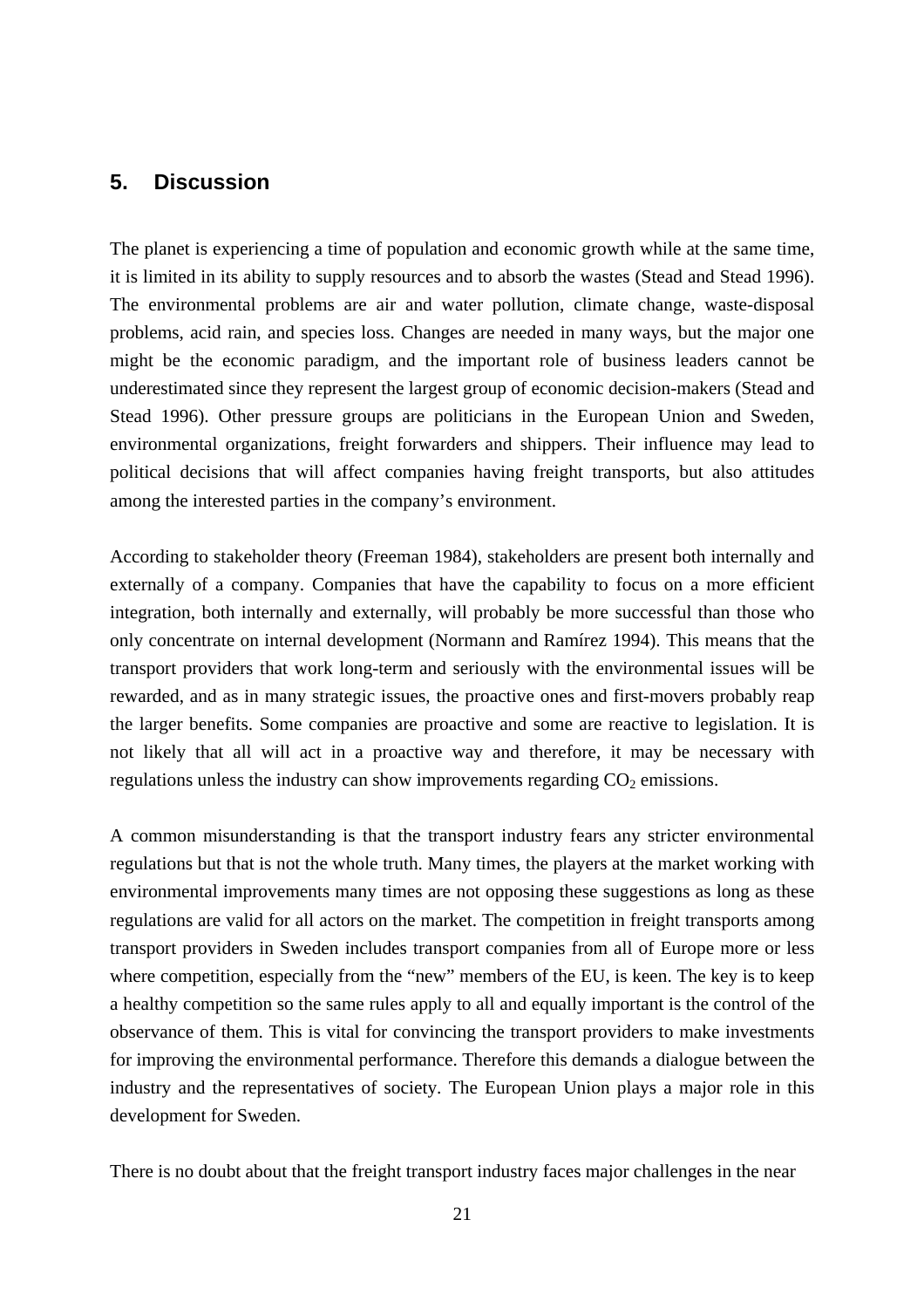future, especially in connection to the emissions of carbon dioxide. This article is based on research conducted on the freight transport market in Sweden, but the problems are similar to all countries. In Sweden, the share of the  $CO<sub>2</sub>$  emissions originating from transport is accounted for 30 %. However, a large share come from private cars but the worrying part is the growth rate of freight transports especially on road in Europe is growing faster than GDP. The question is if the market mechanisms in this paper can be developed to be effective soon enough in relation to the immediate need of reduction of  $CO<sub>2</sub>$ . If not the transport industry probably will face policy interventions.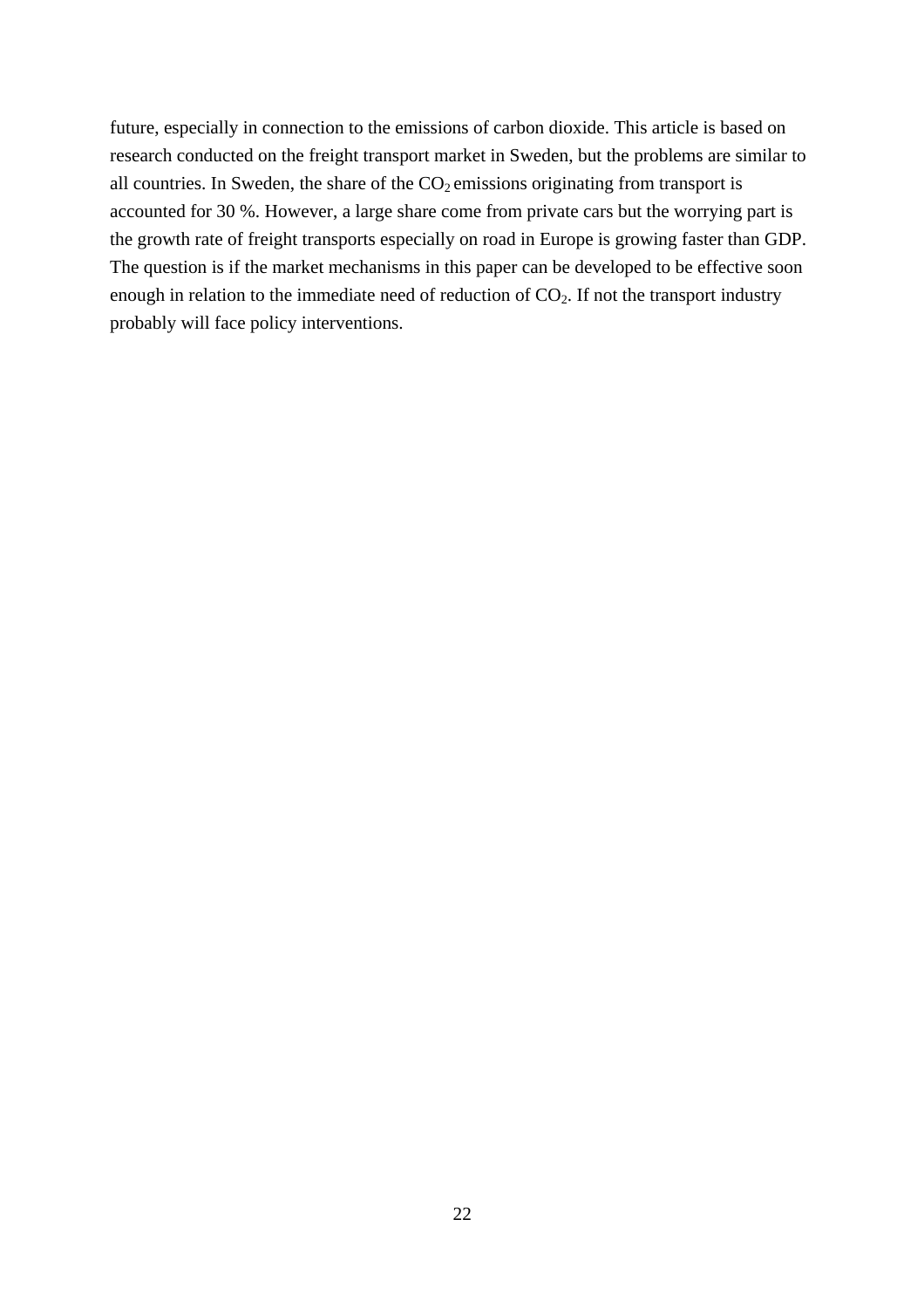# **6. References**

- Björklund, M. (2002). Environmental considerations when selecting transport solutions a contribution to shippers´ decision process. Engineering Logistics. Lund, Lund University.
- Björklund, M. (2005). Purchasing practices of environmentally preferable transport services. Engineering Logistics, Lund University.
- Bloomberg, D. J., S. LeMay, et al. (2002). Logistics, Prentice-Hall.
- Bowersox, D. J. and D. J. Closs (1996). Logistical management: the integrated supply chain process, McGraw-Hill.
- Burström von Malmborg, F. (2002). "Environmental Management Systems, communicative action and organizational learning." Business Strategy and the Environment **11**: 312- 323.
- Christopher, M. (1992). Logistics and supply chain management strategies for reducing costs and improving services. London, Pitman Publishing.
- Coyle, J. J., E. J. Bardi, et al. (2000). Transportation, South-Western College Publishing.
- Dobers, P. and R. Wolff (1995). Strategiskt miljöledarskap som forskningsutmaning. Miljöstrategier-ett företagsekonomiskt perspektiv. Göteborg, Nerenius & Santérus förlag. **224**.
- European Communities (2003). Panorama of transport: Statistical overview of transport in the European Union. Theme 7 Transport. Eurostat. Luxembourg.
- European Union (2009). MEMO/08/492.
- Freeman, R. E. (1984). Strategic management: a stakeholder approach. Boston; London, Pitman.
- GRI. (2004). "Homepage of Global Reporting Initiative." Retrieved Jan 19, from www.globalreporting.org/.
- Hibbitt, C. and N. Kamp-Roelands (2002). "Europe´s (mild) greening of corporate environmental management." Corporate Environmental Strategy **9**(2).
- Hoffman, A. J. (2000). Competitive environmental management: a guide to the changing business landscape. Washington, Island Press.
- KPMG/Wimm (1999). The KPMG International survey of environmental reporting 1999. Amsterdam, Wimm at University of Amsterdam.
- Laitila, T. and K. Westin (2001). The importance of the environmental concern in freight transportation. Cities of tomorrow, Göteborg, VINNOVA.
- Lammgård, C. (2007). Environmental Perspectives on Marketing of Freight Transports-The Intermodal Road-Rail Case. School of Business, Economics and Law. Göteborg, Göteborg University. **PhD:** 243.
- Lammgård, C., B. Saxin, et al. (2004). Making an impersonal method personal experiences from a telephone initiated mail survey among transport buyers. the 10th WCTR 2004 Selected proceedings, Istanbul, Turkey.
- Lippman, S. (1999). "Supply chain environmental management: Elements for success." Corporate Environmental Strategy **6**(2): p.175-182.
- Marshall, R. S. and D. Brown (2003). "Corporate Environmental Reporting: what's in a metric?" Business Strategy and the Environment **12**: 87-106.
- McKinnon, A. C. (1994). Logistics and the environment. European Logistics Association Conference EUROLOG ´94, Brussels.
- McKinnon, A. C. (2008). The potential of economic incentives to reduce  $CO<sub>2</sub>$  emissions from goods transport.  $1<sup>st</sup>$  International Transport Forum on `Transport and Energy: the